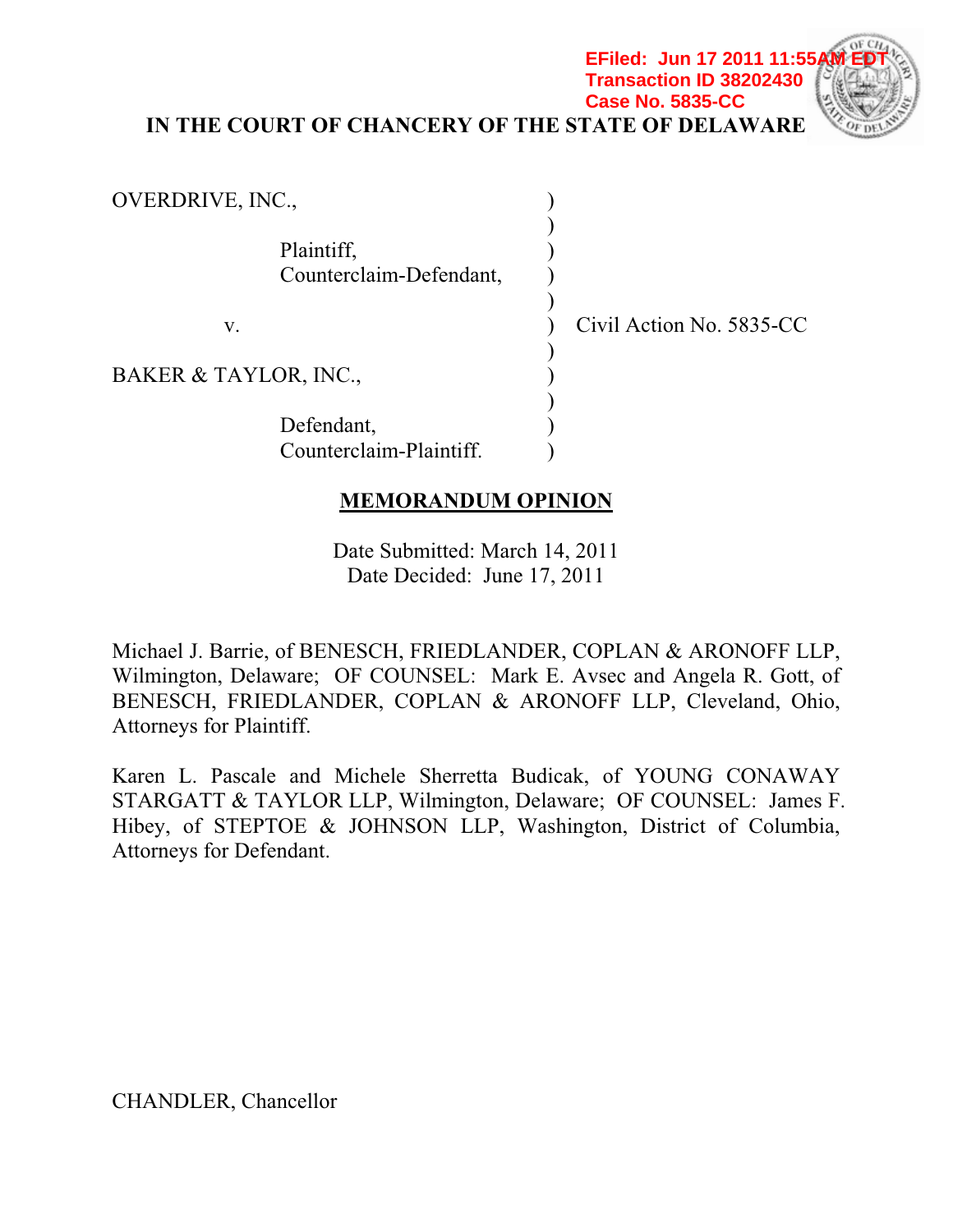This lawsuit arises from a failed venture between plaintiff/counterclaimdefendant OverDrive, Inc. ("OverDrive" or "plaintiff") and defendant/counterclaim-plaintiff Baker & Taylor, Inc. ("Baker & Taylor" or "defendant"). Plaintiff, a leader in the field of digital media distribution (i.e., digital audiobooks, eBooks, and music), and defendant, a leading distributor of physical media (i.e., physical books, videos, and music products), entered into an agreement whereby OverDrive would be Baker & Taylor's exclusive provider of digital eBooks, audiobooks and other digital media for distribution to Baker & Taylor's customers (generally libraries and retailers). Baker & Taylor, however, has since begun to develop a competing platform to distribute digital media with a third party, LibreDigital, Inc. ("LibreDigital"). OverDrive believes that Baker & Taylor has breached its exclusive distribution agreement with OverDrive, and that Baker & Taylor is disclosing Overdrive's proprietary trade secrets and confidential information. Accordingly, on September 20, 2010 Overdrive filed this action, alleging a smorgasbord of claims against defendant including misappropriation of trade secrets, breach of contract, and various tort claims.<sup>1</sup> Plaintiff filed an

<sup>&</sup>lt;sup>1</sup> Defendant had actually commenced suit against plaintiff in Delaware Superior Court three days before plaintiff filed this action, but the parties agreed to stay that action in favor of proceeding here. On October 19, 2010, along with its answer to Counts I and IV of plaintiff's complaint, defendant filed verified counterclaims making essentially the same allegations it had made in the Superior Court action—breach of contract, breach of the implied covenant of good faith and fair dealing, tortious interference with prospective business relations, unfair competition, and violation of the North Carolina Deceptive Trade Practices Statute. Plaintiff filed an answer and affirmative defenses to defendant's counterclaims on December 3, 2010.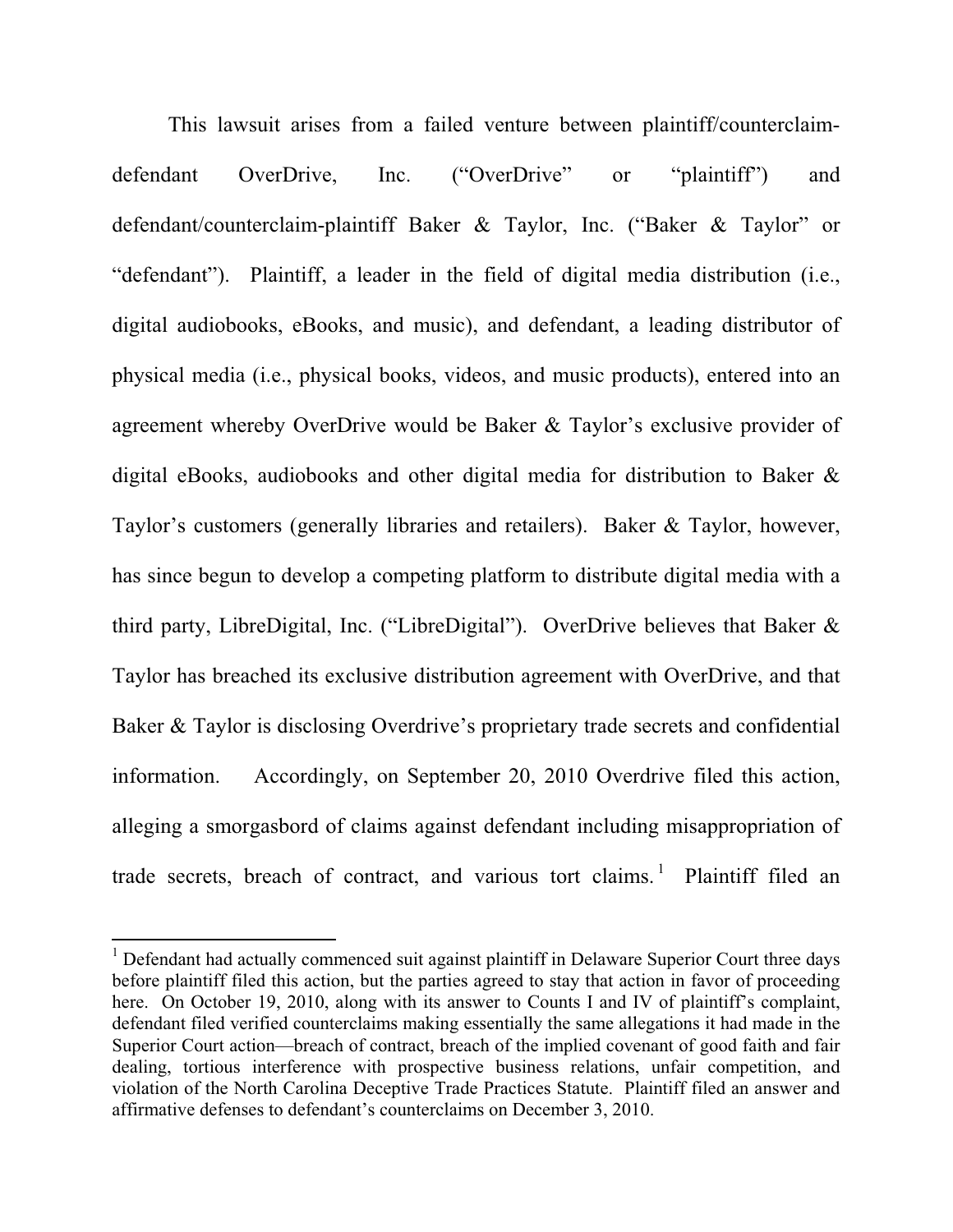amended complaint on December 3, 2010. This is my ruling on defendant's partial motion to dismiss plaintiff's First Amended Complaint ("Complaint").

There are seven counts in the Complaint: misappropriation of trade secrets (Count I), conversion (Count II), fraud (Count III), breach of contract (Count IV).<sup>2</sup> breach of the implied covenant of good faith and fair dealing (Count V), tortious interference (Count VI), and deceptive trade practices (Count VII). Defendant has moved to dismiss Counts II, III, portions of IV, V, VI, and VII of the Complaint (Count I and the portion of Count IV dealing with "Confidentiality Obligations" are not part of this motion). Defendant argues that its exclusivity agreement with OverDrive explicitly provides that Baker & Taylor can continue to work with certain pre-existing partners. Furthermore, defendant argues that plaintiff's tort claims (Counts II, III, VI, and VII) are preempted by its misappropriation of trade secrets claim (Count I) under the Delaware Uniform Trade Secrets Act ("DUTSA"), and that plaintiff's contract claims (Counts IV and V) have fundamental flaws. As explained below, I deny defendant's motion to dismiss Counts II and III, and I grant defendant's motion to dismiss Counts V, VI, and VII. Defendant's motion to dismiss portions of Count IV is granted in part and denied in part.

<sup>&</sup>lt;sup>2</sup> The breach of contract claim contains three subparts: "Breach of Contract – Confidentiality Obligations" (part one); "Breach of Contract – Exclusivity and Non-Compete Provisions" (part two); and "Breach of Contract – Dispute Resolution" (part three). Defendant has only moved to dismiss parts two and three of this claim.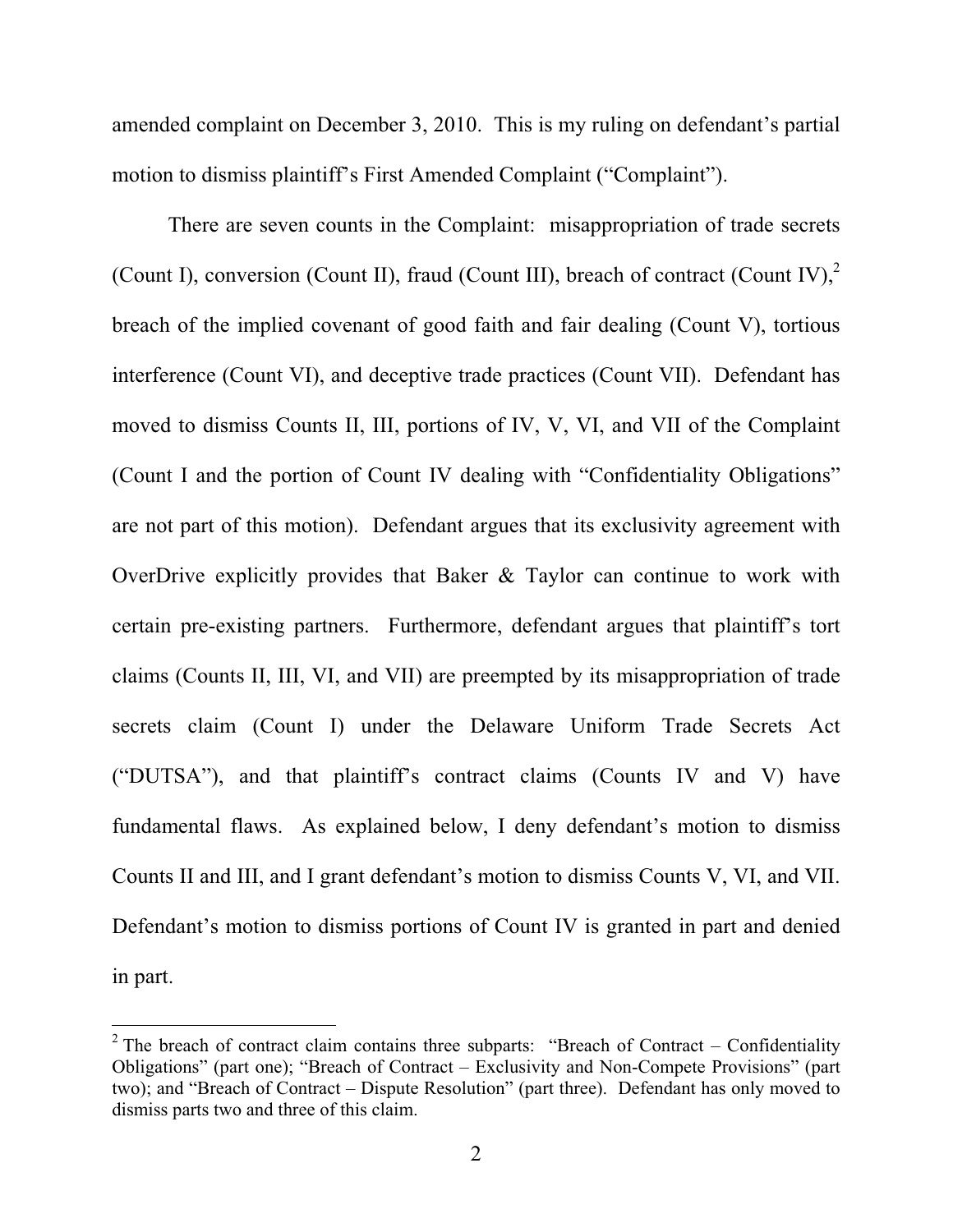#### **I. BACKGROUND**

Plaintiff OverDrive is a software development and electronic publishing services company engaged in digital media distribution. It provides goods and services that enable publishers, libraries, schools, and retailers to manage and sell digital media (i.e., digital audiobooks, eBooks, music, and videos) to their customers.<sup>3</sup> Defendant Baker & Taylor is an information and entertainment services company that is a leading distributor of physical content (i.e., books, CDs, and DVDs) to libraries, educational institutions, and retailers. Baker & Taylor maintains one of the largest physical inventories of books, videos, and music products in the United States.

On May 22, 2009, OverDrive and Baker & Taylor entered into a Digital Distribution & Technology License Agreement (the "Agreement") for the purpose of forming a "partnership relationship" and a "strategic alliance for the distribution of eBooks and audio books to libraries and retailers."<sup>4</sup> Because Baker & Taylor's distribution expertise had until then been confined to traditional physical formats, it had limited capability to distribute digital media. Baker & Taylor thus wanted to

<sup>&</sup>lt;sup>3</sup> According to its website, OverDrive works with leading technology companies to develop software and apps for end users to enjoy eBooks, audiobooks and more. "Compatible computers and devices include PC, Mac, iPhone, iPad, Android, BlackBerry and Windows Mobile." *See* http://www.overdrive.com/Software/. For readers who would like to digitally download and read Court of Chancery opinions on your mobile devices, perhaps someday there will be an app for that too!

<sup>&</sup>lt;sup>4</sup> First Amended Complaint ("Compl.") | 1; Complaint Exhibit A ("Agreement"), at 1.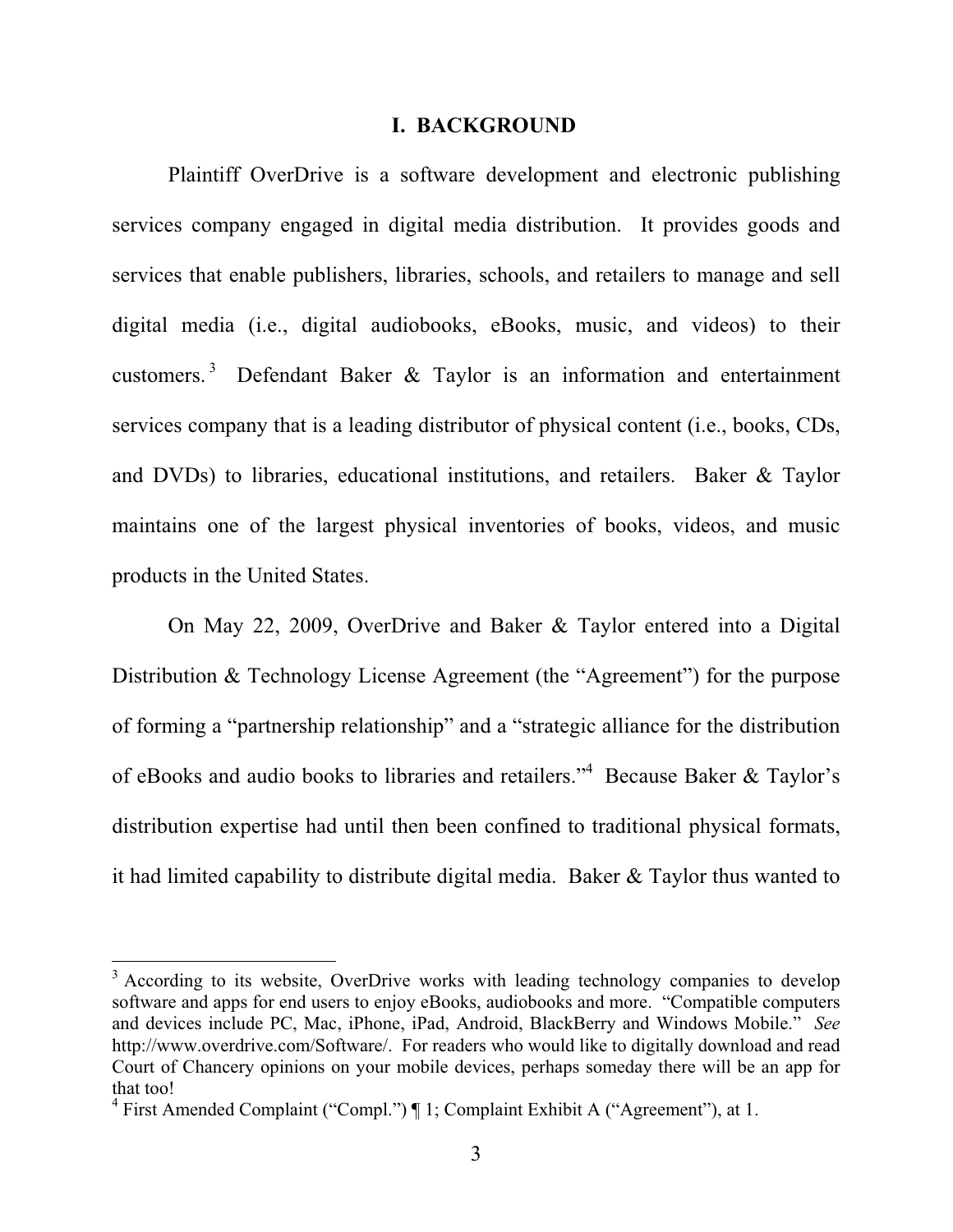use OverDrive's services to develop an online platform that would enable them to distribute digital media.

Under the Agreement, OverDrive would be Baker & Taylor's "exclusive provider of aggregated download eBooks and digital audiobook products"— "[w]ith the exception of any [Baker & Taylor] pre-existing agreements as listed on Schedule J" of the Agreement or any modifications to those pre-existing agreements.<sup>5</sup> Schedule J, called "B&T Agreements" simply listed six agreements—there was no description whatsoever of the agreements, nor were the agreements provided to OverDrive.<sup>6</sup> The stated intention of Section 10.1 of the Agreement (the "Exclusivity and Non-Compete" provision) was to "prevent or restrict [Baker & Taylor] . . . from developing and/or offering a catalog of aggregated download eBooks, audiobooks, music and/or video that is directly competitive to the hosted materials" and services provided by OverDrive—subject, of course, to the amorphous "exceptions" listed in Schedule J.<sup>7</sup>

6 The entirety of Schedule J is as follows:

 $<sup>5</sup>$  Agreement § 10.1.</sup>

<sup>&</sup>quot;**B&T AGREEMENTS**

Ebrary Integration, Services and Support Agreement LibreDigital Services Distribution Agreement The Gale Group Library Ebook Distribution Agreement NetLibrary Library Ebook and Audio Book Independent Sales Representative Agreement EBL Joint Marketing Agreement Books24x7 Reseller Agreement."

 $^7$  Agreement § 10.1.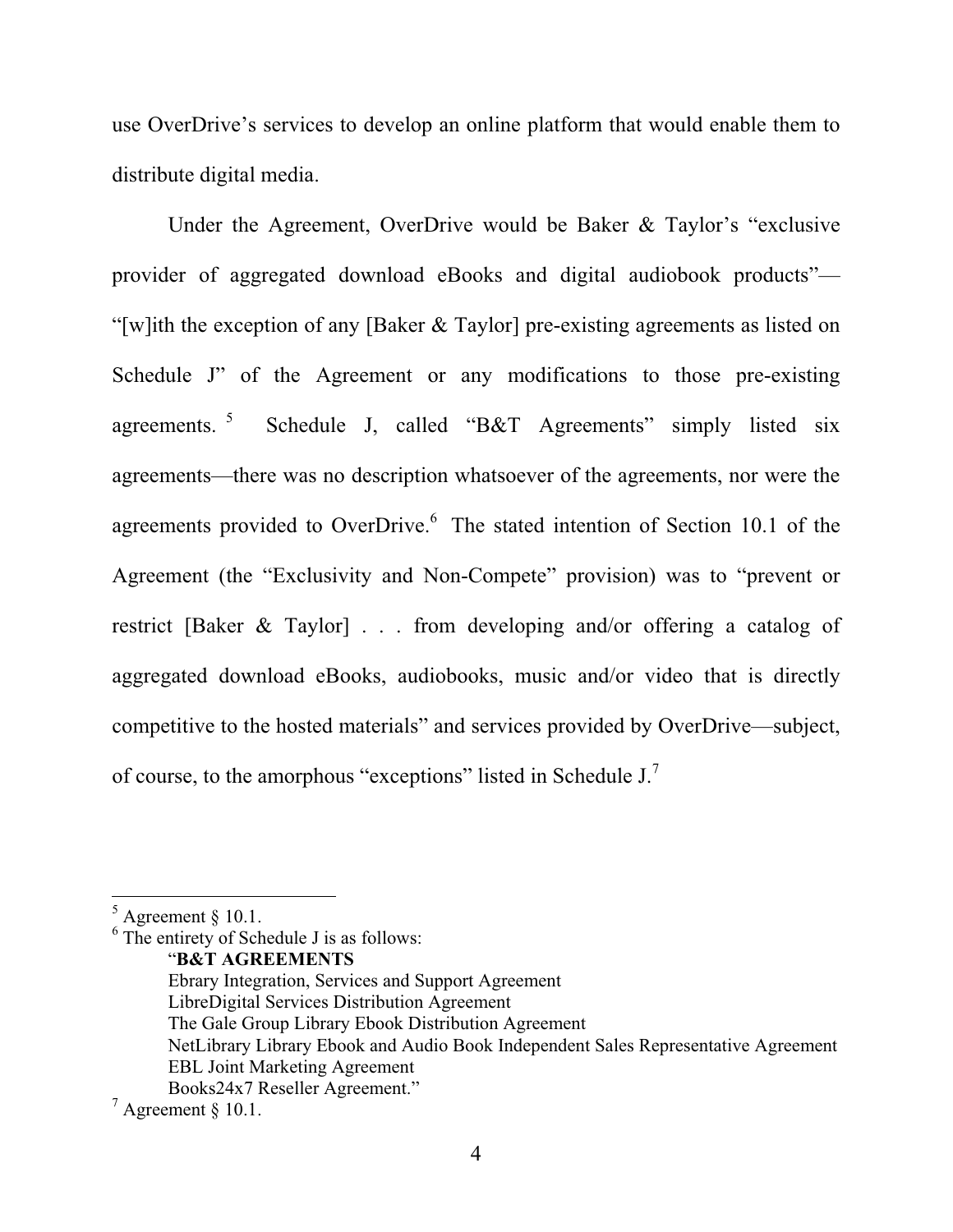Believing that it had entered into an exclusive distribution agreement (and not a "semi-exclusive relationship"<sup>8</sup> as defendant describes it), OverDrive thus proceeded to invest significant resources to custom-develop an online platform that would enable Baker & Taylor to distribute digital media. The platform was based on OverDrive's pre-existing technology and knowledge relating to the distribution, sale, and delivery of various digital media formats, but the "specialized" online digital media platform built especially for Baker & Taylor was "different from any platforms previously utilized by OverDrive and had unique authentication services, special sub-systems, and was far more templated than OverDrive's system."<sup>9</sup> In addition, the platform provided Baker & Taylor with access to OverDrive's custom sales and marketing data, and competitive position systems.<sup>10</sup> Baker & Taylor also gained access to a mass amount of digital media inventory that had been collected and developed by OverDrive over a period of time, as well as a list of OverDrive's biggest accounts and "access to OverDrive's servers and its proprietary digital catalog data feed."<sup>11</sup>

Six months after entering into the Agreement, OverDrive learned that Baker & Taylor had become a distributor and licensor of a new e-Reader called "Blio" which Baker & Taylor had licensed from knfb Reading Technology, Inc.

<sup>8</sup> Def.'s Opening Br. 7.

 $9^9$  Compl.  $\overline{9}$  27.

<sup>10</sup> *Id.*

 $^{11}$  *Id.* ¶ 30.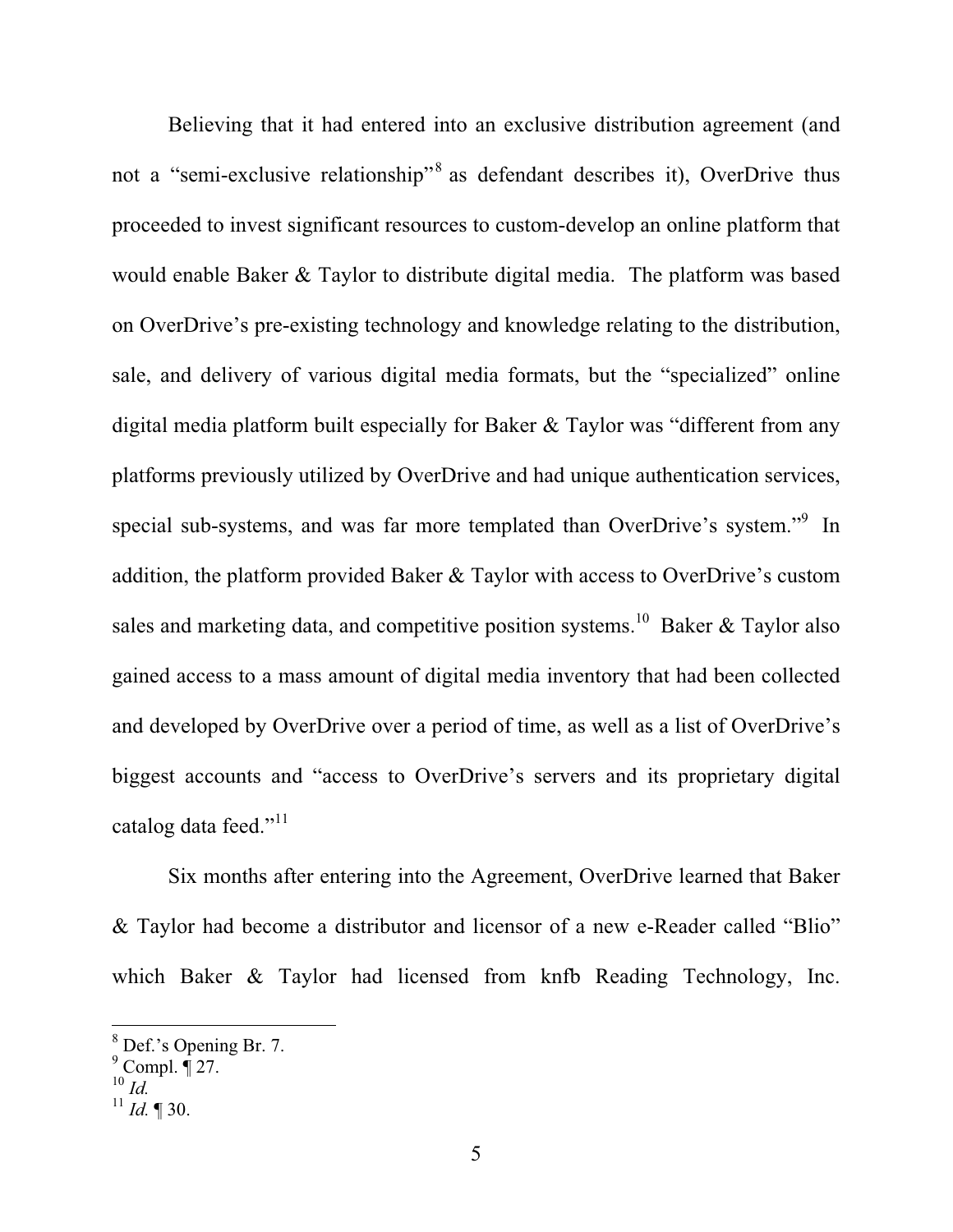("KNFB"). 12 In November 2009, Baker & Taylor's CEO, Arnie Wight, told OverDrive that Baker & Taylor would use LibreDigital to convert certain files to deliver to KNFB customers. Mr. Wight allegedly told OverDrive, however, that "it was not [Baker & Taylor's] intention to use LibreDigital to deliver digital files to [Baker & Taylor's] retail and public library customers," and that indeed, "in the spirit of [the Agreement], Baker & Taylor will utilize OverDrive for the delivery of digital content of e-books and audio books to Baker & Taylor's retail and public library customers."<sup>13</sup> In December 2009, however, Mr. Wight changed his tune and informed OverDrive that Baker & Taylor was going to use LibreDigital as its distributor of Blio-compatible digital media—including, without limitation, to Baker & Taylor's retail and library customers.<sup>14</sup>

As noted above, LibreDigital is listed as one of Baker & Taylor's preexisting agreements on Schedule J.<sup>15</sup> Accordingly, defendant argues that the decision to partner with LibreDigital to develop a competing platform for digital media distribution is simply an amendment to a pre-existing agreement, and is explicitly contemplated under the Agreement with OverDrive. Plaintiff, on the other hand, argues that allowing defendant to take such action would

<sup>12</sup> *Id.* ¶ 46.

 $^{13}$  *Id.*  $\mathbf{\bar{I}}$  53.

 $^{14}$  *Id.* ¶ 54.

<sup>&</sup>lt;sup>15</sup> Agreement at Schedule J. The agreement with LibreDigital is identified as the "LibreDigital" Services Distribution Agreement."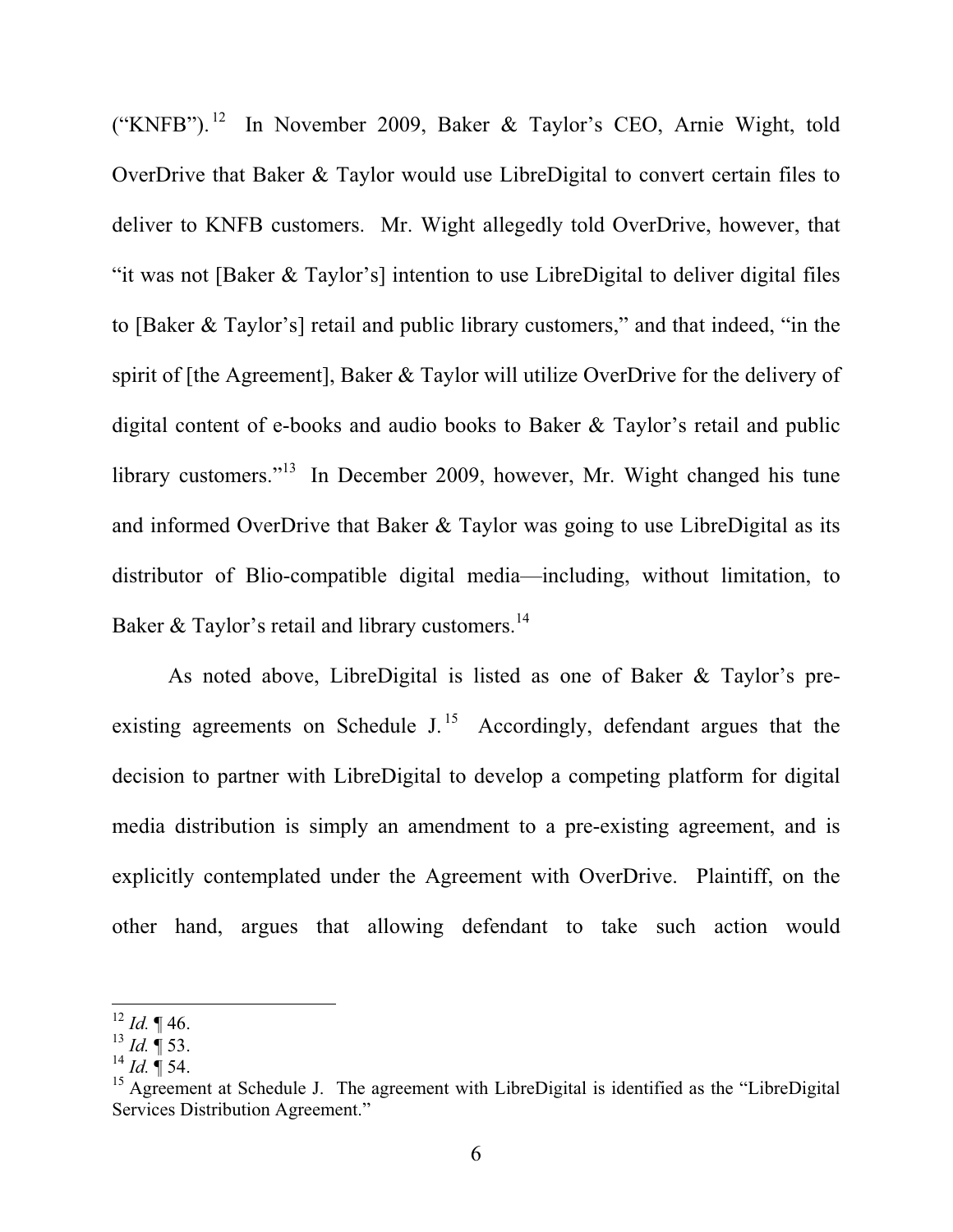"fundamentally undermine" the exclusive distribution Agreement between OverDrive and Baker & Taylor.<sup>16</sup>

Plaintiff argues that under the terms of the Agreement, Baker & Taylor agreed that OverDrive would be Baker & Taylor's exclusive provider of downloadable eBooks and digital audiobooks. The only exceptions to the exclusivity provision in the Agreement were specifically identified in Schedule J pre-existing agreements that Baker &Taylor had with third parties at the time Baker & Taylor and OverDrive entered into the Agreement. But again, Baker & Taylor never provided OverDrive with copies of any of the agreements identified on Schedule J, and it was not until one week before the execution of the Agreement that Baker & Taylor suddenly insisted on the insertion of the provision carving out modifications and amendments to the agreements described on Schedule J from Section 10.1 of the Agreement.<sup>17</sup> In essence, OverDrive alleges that Baker & Taylor used the Agreement as a subversive device to acquire OverDrive's confidential information and trade secrets in order to compete with and undermine OverDrive's digital media business. Consequently, upon unilaterally determining that Baker & Taylor had breached the Agreement and was taking advantage of OverDrive's confidential information and trade secrets to

 $16$  Pl.'s Answering Br. 6.

 $17$  Compl. **[1]** 38-39.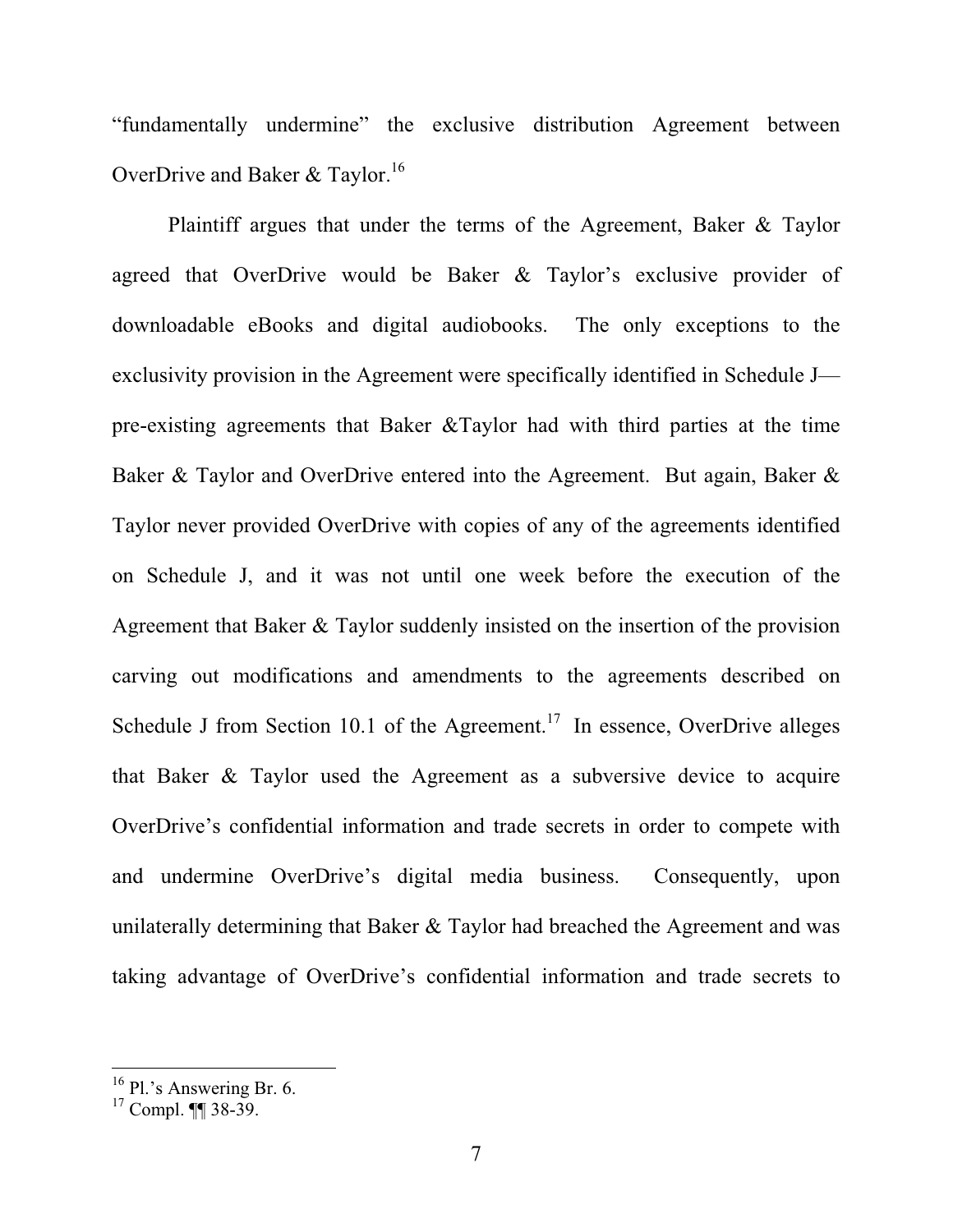pursue the "Blio" project, OverDrive cut off Baker & Taylor's access to the OverDrive servers and applications.

Defendant, for its part, asserts that the Agreement explicitly permits Baker & Taylor to build a competing digital media distribution platform with LibreDigital under the "exception" in Section 10.1 of the Agreement and Schedule J. Moreover, defendant argues that there is no requirement in the Agreement that Baker & Taylor provide its confidential pre-existing agreements to plaintiff.

The Agreement calls for the parties to "work in good faith to resolve" any disputes arising out of the Agreement before initiating mediation or litigation.<sup>18</sup> To the extent they cannot resolve their differences on their own, the Agreement provides for non-binding mediation. Certain claims, including claims alleging breach of a party's confidentiality obligations or actions for damages and equitable relief, are exempt from the dispute resolution process outlined in the Agreement.<sup>19</sup> On April 13, 2010, Baker & Taylor sent a letter to OverDrive demanding mediation.<sup>20</sup> OverDrive responded, but the parties were unable to resolve their disagreement , and Baker & Taylor cancelled the mediation, leading plaintiff to file suit in this Court.

 $18$  Agreement § 14.11

<sup>19</sup> *Id.*

 $20$  Compl. ¶ 82.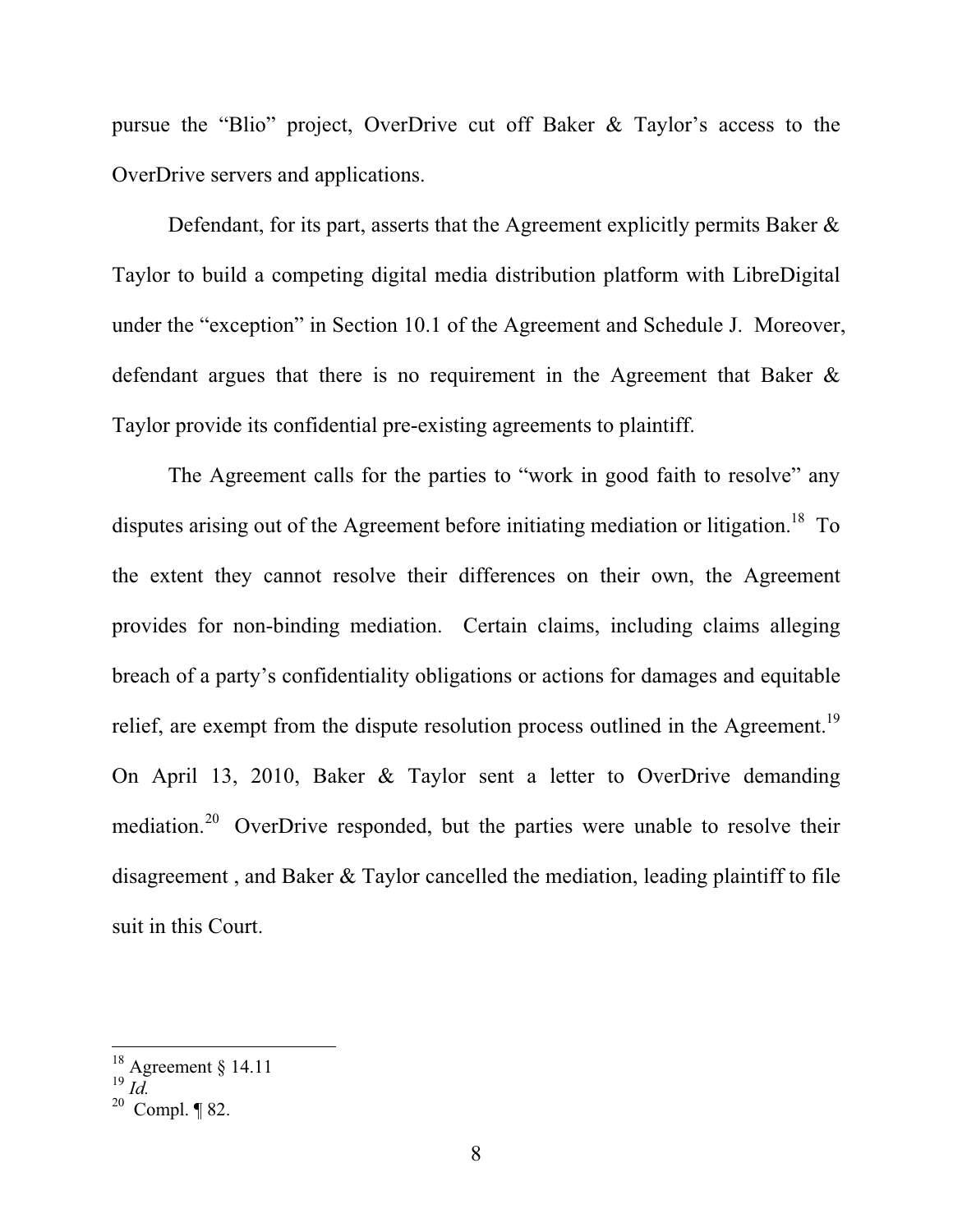#### **II. ANALYSIS**

#### *A. Legal Standard*

In ruling on a motion to dismiss for failure to state a claim pursuant to Rule 12(b)(6), this Court must accept all well-pled allegations in the complaint as true and draw all reasonable factual inferences in plaintiff's favor.<sup>21</sup> Although the Court need not "blindly accept as true all allegations" (conclusory or otherwise),  $2^2$ "[d]ismissal is only appropriate if it appears with reasonable certainty that the plaintiff could not prevail on any set of facts that can be inferred from the complaint."<sup>23</sup>

# *B. Misappropriation of Trade Secrets Claim (Count I) and Preemption Under the DUTSA*

In Count I—which is not part of this motion—plaintiff alleges that Baker  $\&$ Taylor has misappropriated OverDrive's trade secrets without OverDrive's consent in violation of the Delaware Uniform Trade Secrets Act ("DUTSA"). Specifically, as a result of the Agreement with OverDrive, Baker & Taylor had access to OverDrive's valuable trade secrets and confidential information. According to plaintiff, OverDrive's trade secrets include: "technical data, know-how, research, product plans, products, services, customer lists, markets, software, developments,

<sup>21</sup> *Gantler v. Stephens,* 965 A.2d 695, 703 (Del. 2009); *Feldman v. Cutaia*, 951 A.2d 727, 731 (Del. 2008).

<sup>22</sup> *Binks v. DSL.net, Inc.*, 2010 WL 1713629, at \*5 (Del. Ch. Apr. 29, 2010).

<sup>23</sup> *Meer v. Aharoni*, 2010 WL 2573767 (Del. Ch. June 28, 2010) (citing *Wal-Mart Stores, Inc., v. AIG Life Ins. Co.*, 901 A.2d 106, 112 (Del. 2006); *VLIW Tech., LLC v. Hewlett-Packard Co.*, 840 A.2d 606, 610-11 (Del. 2003); *Malpiede v. Townson*, 780 A.2d 1075, 1082-83 (Del. 2001)).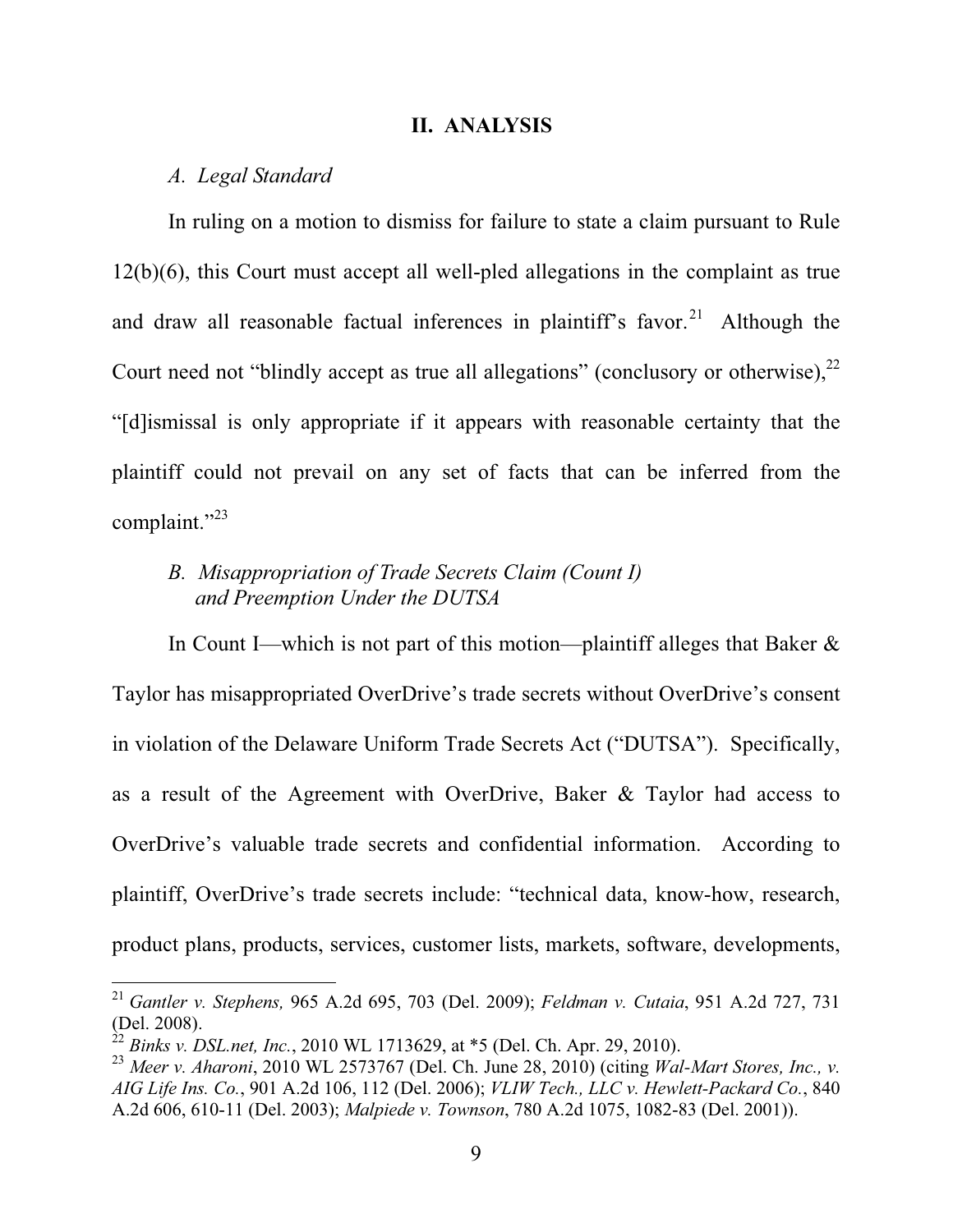inventions, marketing, finances, and other business information disclosed to [Baker & Taylor]"; proprietary sales and marketing materials; trade secrets on how to build, market, promote, and sell certain products; proprietary software and technology; proprietary catalog data feeds and technology related to OverDrive's online digital inventory; and other intellectual property.<sup>24</sup> Plaintiff alleges that such information is not generally known to OverDrive's competitors in the industry, $^{25}$  that defendant continues to have knowledge of that information, and that defendant will be unjustly enriched by the continued use of OverDrive's trade secrets and confidential information.

Defendant asserts that this misappropriation of trade secrets claim statutorily displaces all of plaintiff's other tort claims as a matter of law under the DUTSA. The DUTSA "displaces conflicting tort, restitutionary and other law of this State providing civil remedies for misappropriation of a *trade secret*."26 Accordingly, the DUTSA preserves a single tort cause of action under state law for misappropriation of trade secrets and "eliminate[s] other tort causes of action founded on allegations of *trade secret* misappropriation."27 The statute explicitly does *not*, however, affect "[o]ther civil remedies that are not based upon

<sup>24</sup> Compl. ¶¶ 89-93.

 $^{25}$  *Id.* ¶ 92.

<sup>26 6</sup> *Del. C.* § 2007(a) (emphasis added).

<sup>27</sup> *Leucadia, Inc. v. Applied Extrusion Techs., Inc.*, 755 F. Supp. 635, 637 (D. Del. 1991) (emphasis added).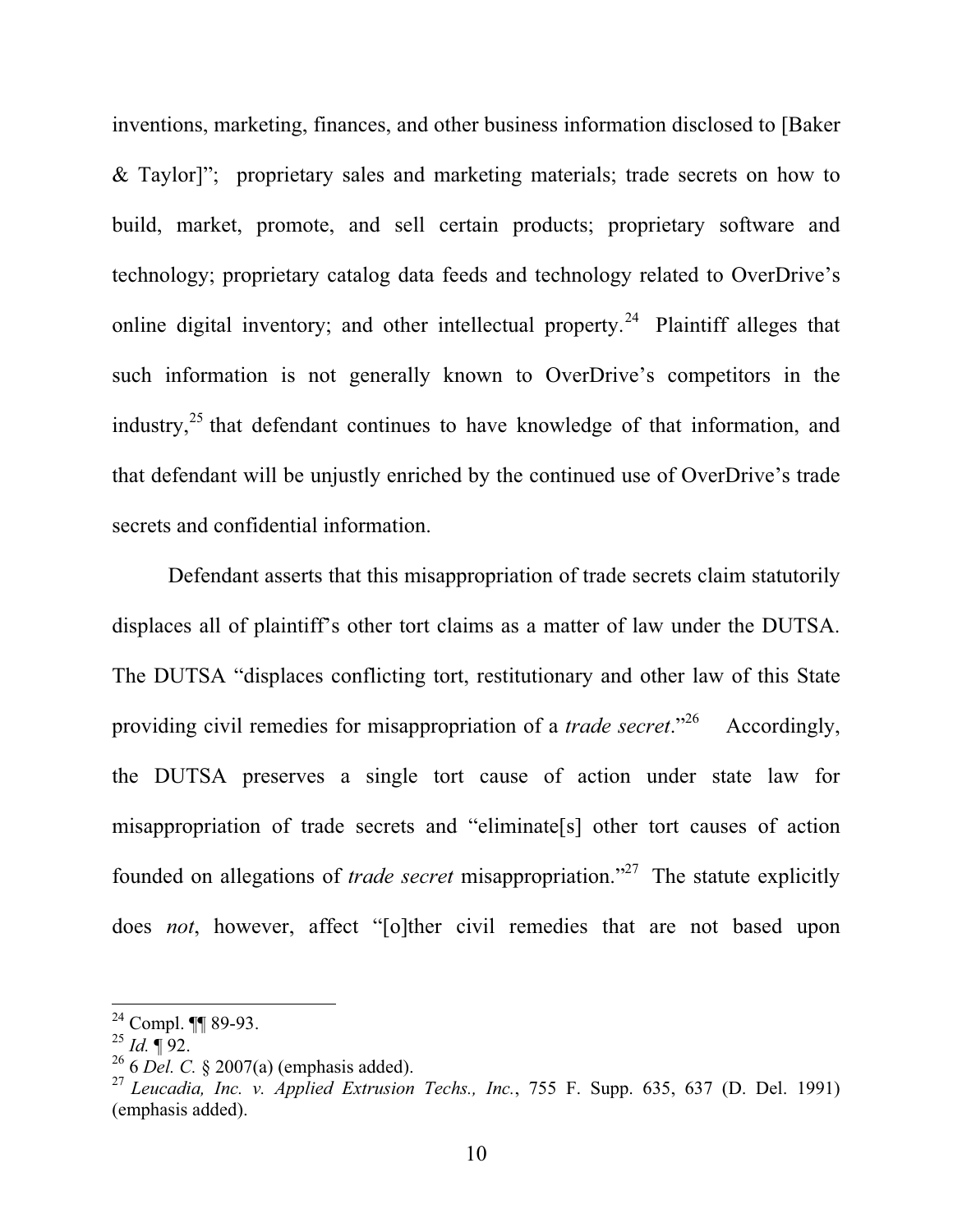misappropriation of a trade secret."<sup>28</sup> The key, then, is whether a trade secret in fact exists or is alleged as an element of each claim (i.e., the claim is "based upon" a trade secrets claim) in order for a common law claim to be preempted by the DUTSA. Delaware courts have interpreted this language to mean that the DUTSA preempts claims that are "grounded in the same facts which purportedly support the misappropriation of trade secrets claims."<sup>29</sup> A common law claim is said to be "grounded in the same facts" as a trade secrets claim "if the same facts are used to establish all the elements of both claims."<sup>30</sup>

Construing all factual ambiguities in plaintiff's favor, I cannot say with certainty that plaintiff's conversion (Count II), fraud (Count III), and tortious interference (Count VI) claims are "based upon" plaintiff's claim for trade secrets misappropriation. The success of any of those claims does not *necessarily* depend on the success of plaintiff's misappropriation of trade secrets claim. At this rather early stage of litigation, uncertainty exists as to whether OverDrive's confidential and proprietary information in question is, in fact, a trade secret. If no trade secret was in fact at issue, for example, a conversion claim could still exist based on the misappropriation of confidential information—a finding of a trade secret is not an

<sup>28 6</sup> *Del. C.* § 2007(b)(2).

<sup>29</sup> *Beard Research, Inc. v. Kates*, 8 A.3d 573, 602 (Del. Ch. 2010) (quoting *Ethypharm S.A. France v. Bentley Pharms., Inc.*, 388 F. Supp. 2d 426, 433 (D. Del. 2005)).

<sup>30</sup> *Accenture Global Servs. GMBH v. Guidewire Software Inc.*, 631 F. Supp. 2d 504, 508 (D. Del. 2009); *see also Beard Research, Inc. v. Kates*, 8 A.3d 573 at 602.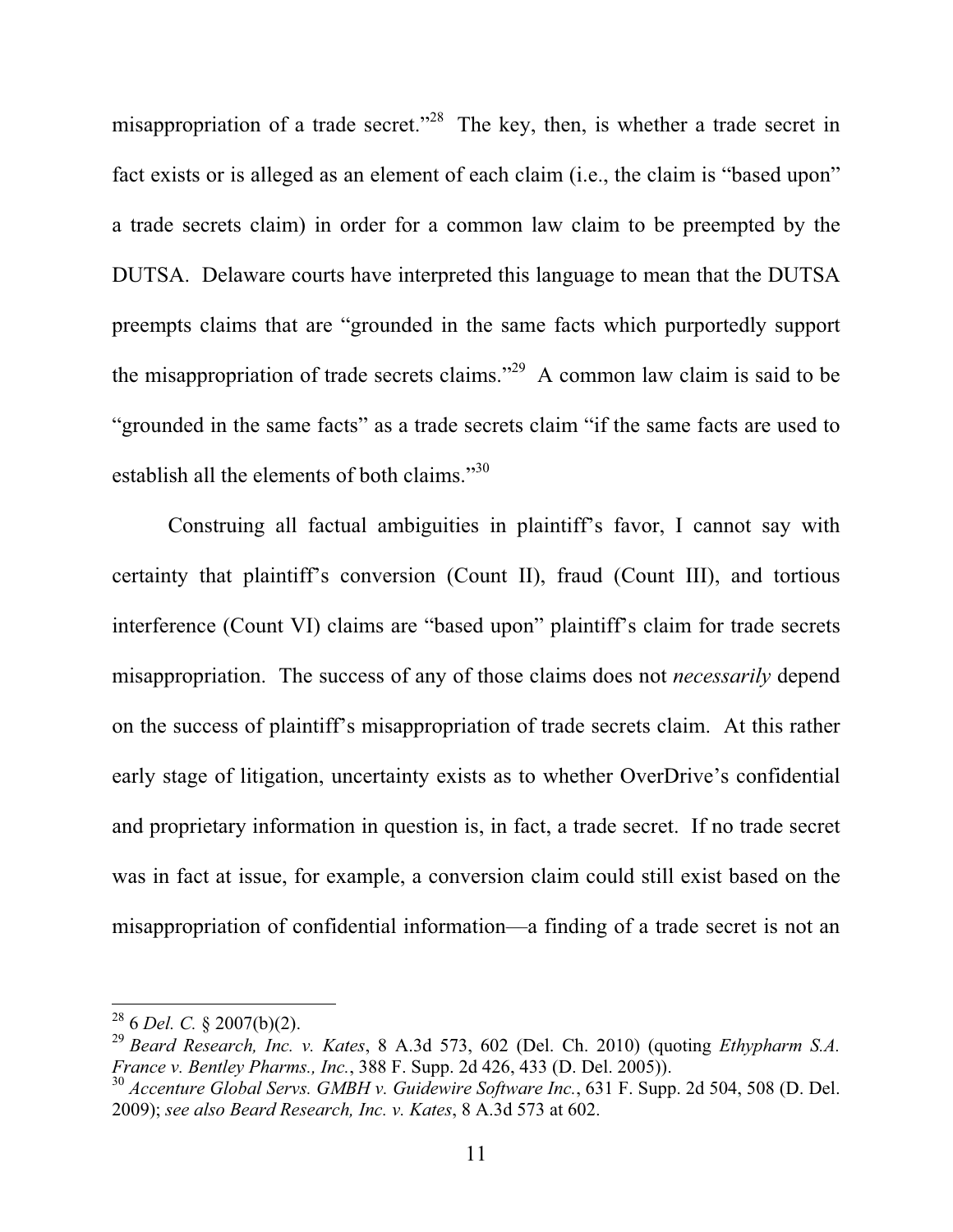essential element of a conversion claim.<sup>31</sup> I thus conclude that it is premature to consider the issue of preemption by the DUTSA at this time—when the question of whether a trade secret was involved cannot be answered with certainty. Therefore, as described in greater detail later, Counts II, III, and VI are not, at this stage, displaced by the DUTSA. I defer consideration of whether these claims are preempted by the DUTSA until the facts are sufficiently developed and become clear after discovery, further briefing or trial in this matter. Plaintiff's deceptive trade practices claim (Count VII), however, *is* based upon the same facts as plaintiff's trade secrets claim. That claim (Count VII) is thus preempted by the DUTSA.

# *C. Conversion Claim (Count II)*

In Count II, plaintiff alleges that defendant "misappropriated OverDrive's confidential information at little or no cost" to Baker & Taylor.<sup>32</sup> Plaintiff asserts that it has made a "substantial investment of time, effort, and money in creating its proprietary property consisting of business, marketing, sales, technology, and customer information," and that it has disclosed this information to defendant.<sup>33</sup>

 $31$  Conversion is "the wrongful exercise of dominion over the property of another, in denial of that person's right, or inconsistent with it." *Kuroda v. SPJS Holdings, L.L.C.*, 971 A.2d 872, 890 (Del. Ch. 2009). There is no element that turns on whether plaintiff's property is "confidential information" or a "trade secret." If it turns out later that plaintiff's conversion claim *is* "based upon" a trade secret, it will be preempted by the DUTSA.

 $32$  Compl. ¶ 105.

 $^{33}$  *Id.*  $\sqrt{\phantom{0}}104$ .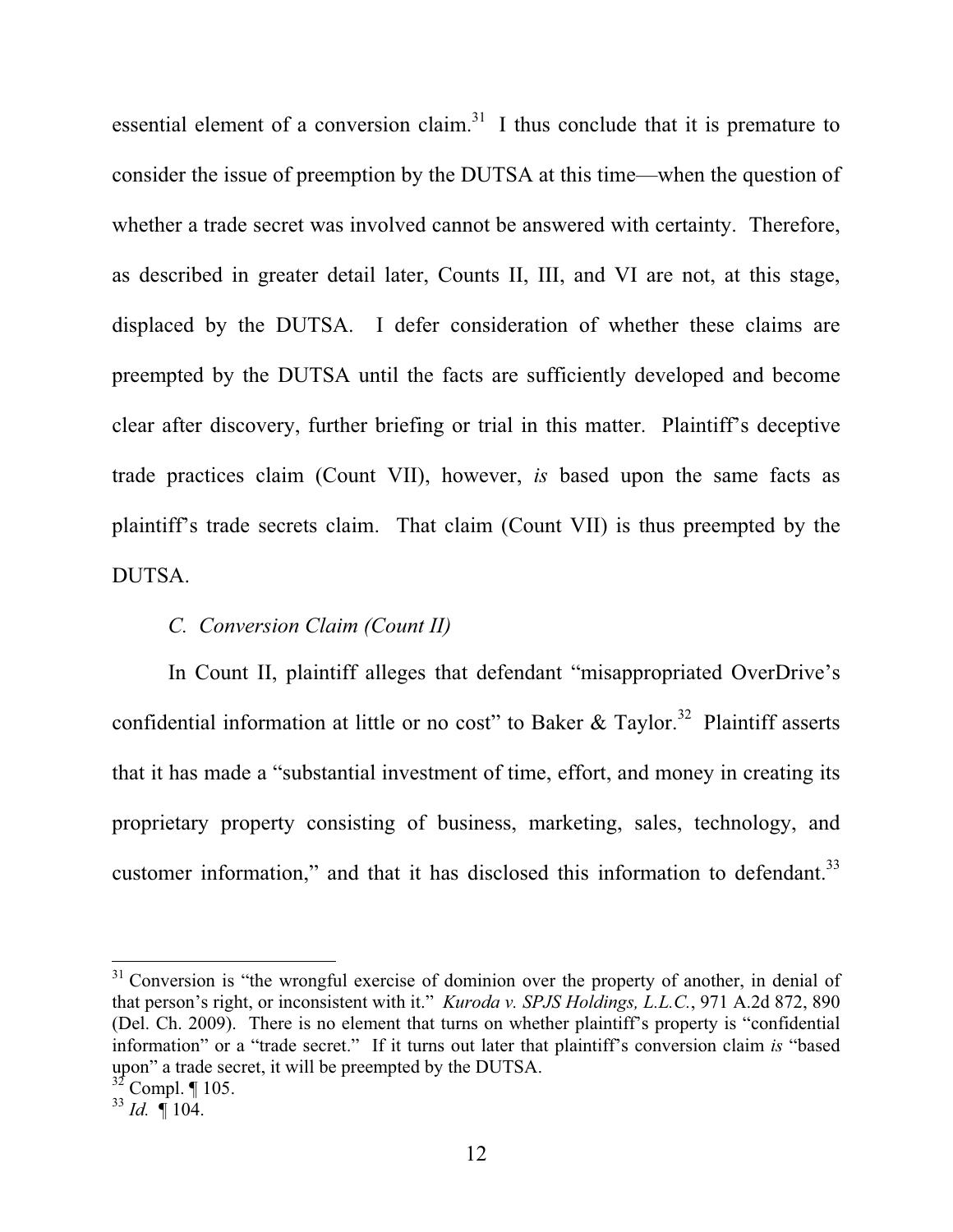And plaintiff alleges that defendant wrongfully exerted dominion over OverDrive's property and that plaintiff has been injured thereby.

Defendant argues that plaintiff's conversion claim is preempted by the DUTSA because it is grounded in the same factual allegations as its trade secrets claim—that plaintiff possessed confidential information, that defendant misappropriated that information, and that plaintiff has been injured thereby. As noted earlier, though, the question whether the conversion claim is preempted by the DUTSA depends on whether the information in question was in fact a *trade secret* (not merely confidential information). I thus reserve my consideration of this issue until plaintiff's claim has been sufficiently developed through further proceedings. For now, Count II survives.

## *D. Fraud Claim (Count III)*

In Count III, plaintiff alleges that defendant intentionally misrepresented and omitted material information in its dealings with OverDrive in connection with the execution of the Agreement. In particular, plaintiff alleges that defendant made intentional misrepresentations and omissions relating to (1) the LibreDigital Agreement, (2) defendant's true intentions with respect to the Baker & Taylor-OverDrive Digital Media Platform, and (3) defendant's interest in having LibreDigital provide digital distribution services for it and in developing a competing digital distribution platform. Such misrepresentations and omissions,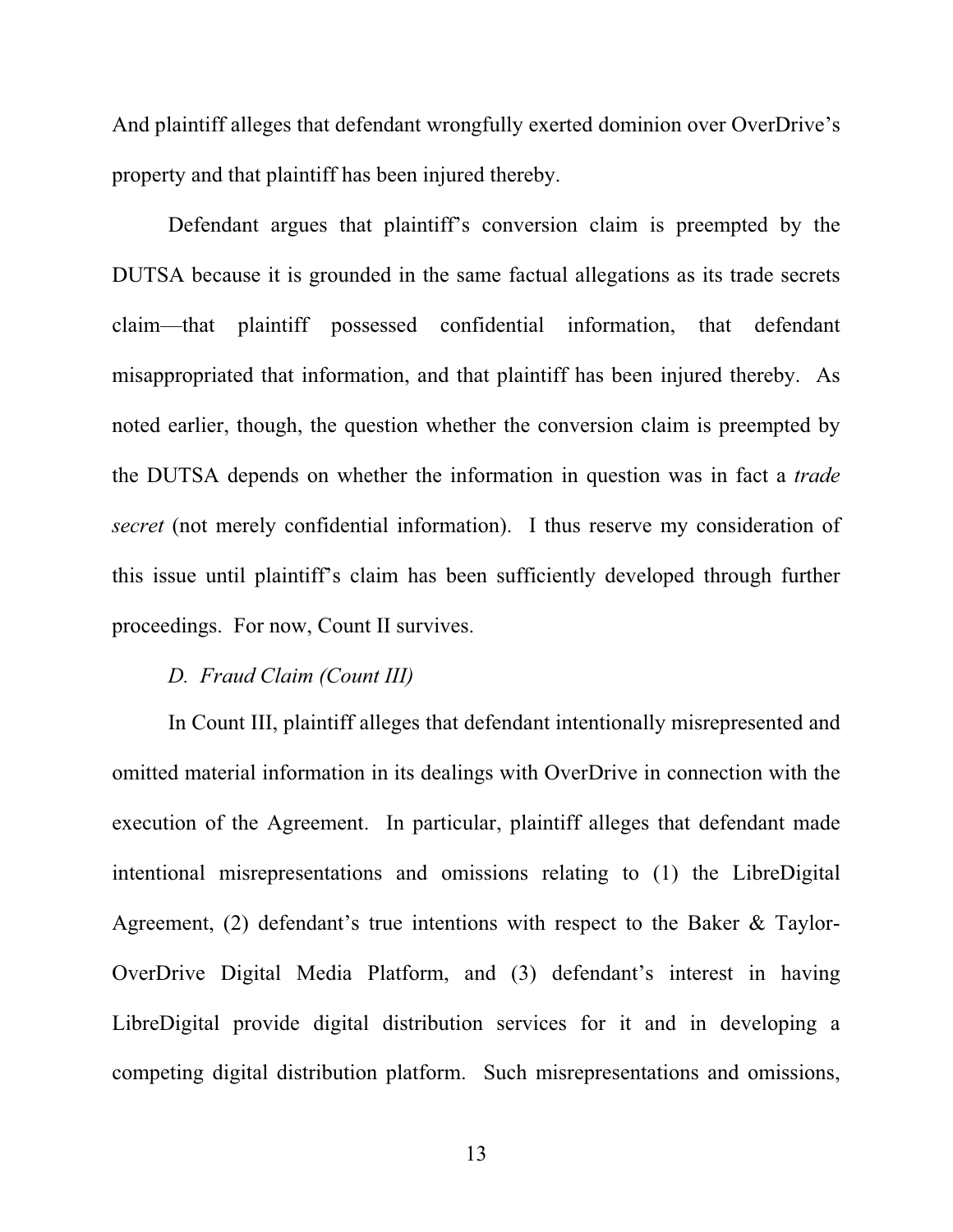according to plaintiff, constitute fraud. $34$  Plaintiff's fraud claim survives for the following reasons.

First, plaintiff's fraud claim is not preempted by the DUTSA. Plaintiff alleges that Baker & Taylor fraudulently induced OverDrive to enter into the Agreement in order to misappropriate plaintiff's trade secrets and confidential information. But plaintiff's fraud claim is not a civil remedy solely "based upon misappropriation of a trade secret." Fraud can be based on deceptive conduct relating to contractual promises as well.<sup>35</sup> In order to state a claim for common law fraud, plaintiff must allege "(1) that [] defendant made a false representation, usually one of fact; (2) with the knowledge or belief that the representation was false, or with reckless indifference to the truth; (3) with an intent to induce the plaintiff to act or refrain from acting; (4) that plaintiff's action or inaction was taken in justifiable reliance upon the representation; and (5) damage to the plaintiff as a result of [its] reliance on the representation."<sup>36</sup> That is precisely what plaintiff is arguing here—that Baker & Taylor intentionally deceived OverDrive (i.e., misrepresented the truth and omitted material facts) about its intention to engage in competitive conduct with LibreDigital, knowing that its representations were false, with the intention of inducing plaintiff to enter into the Agreement and develop the

 $34$  *Id.*  $\llbracket 111 \rrbracket$ .

<sup>35</sup> *See ABRY Partners V, L.P. v. F&W Acquisition LLC*, 891 A.2d 1032, 1050 (Del. Ch. 2006).

<sup>36</sup> *Narrowstep, Inc. v. Onstream Media Corp.*, 2010 WL 5422405, at \*12 (Del. Ch. Dec. 22, 2010) (quoting *Grunstein v. Silva*, 2009 WL 4698541, at \*12 (Del. Ch. Dec. 8, 2009)).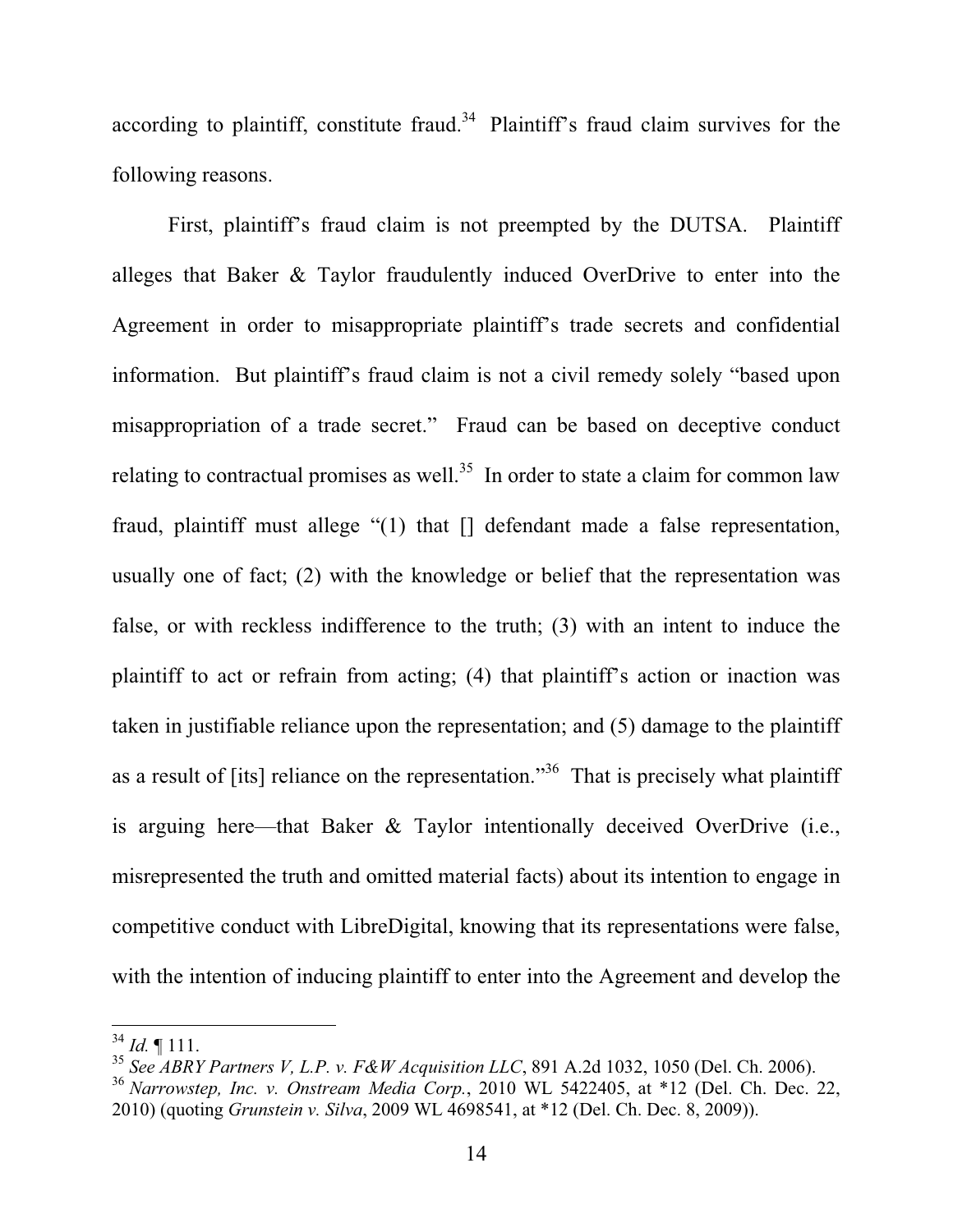distribution platform for Baker & Taylor, and then exploiting the specialized knowledge or information it gained from OverDrive, thereby damaging plaintiff and unjustly enriching Baker & Taylor. Plaintiff alleges that had it been aware of defendant's misrepresentations and material omissions, it would never have entered into the Agreement. Construing the factual allegations in the Complaint in plaintiff's favor, OverDrive has at least stated a colorable claim that, if the allegations are found to be true, may be enough for plaintiff to succeed on its fraud claim. Plaintiff's fraud claim, therefore, is not based on trade secrets; it is based on allegations of deliberate and intentional conduct on the part of one party to a contract deceitfully to induce the other party into a sham transaction as a mechanism to learn competitive information and then exploit that information with a third party. This claim is not displaced by the DUTSA, as 6 *Del. C.* § 2007(b) expressly preserves civil claims not based upon trade secrets.

Second, plaintiff's fraud claim would not be barred by the anti-reliance clause in the Agreement if plaintiff's allegations are found to be true. Specifically, plaintiff alleges that OverDrive affirmatively *lied* about the nature and scope of its intentions and relationship with LibreDigital. Defendant argues that plaintiff's fraud claim is barred by the plain language of Section 14.16 of the Agreement, which provides that "[n]either party is relying on any representations, except those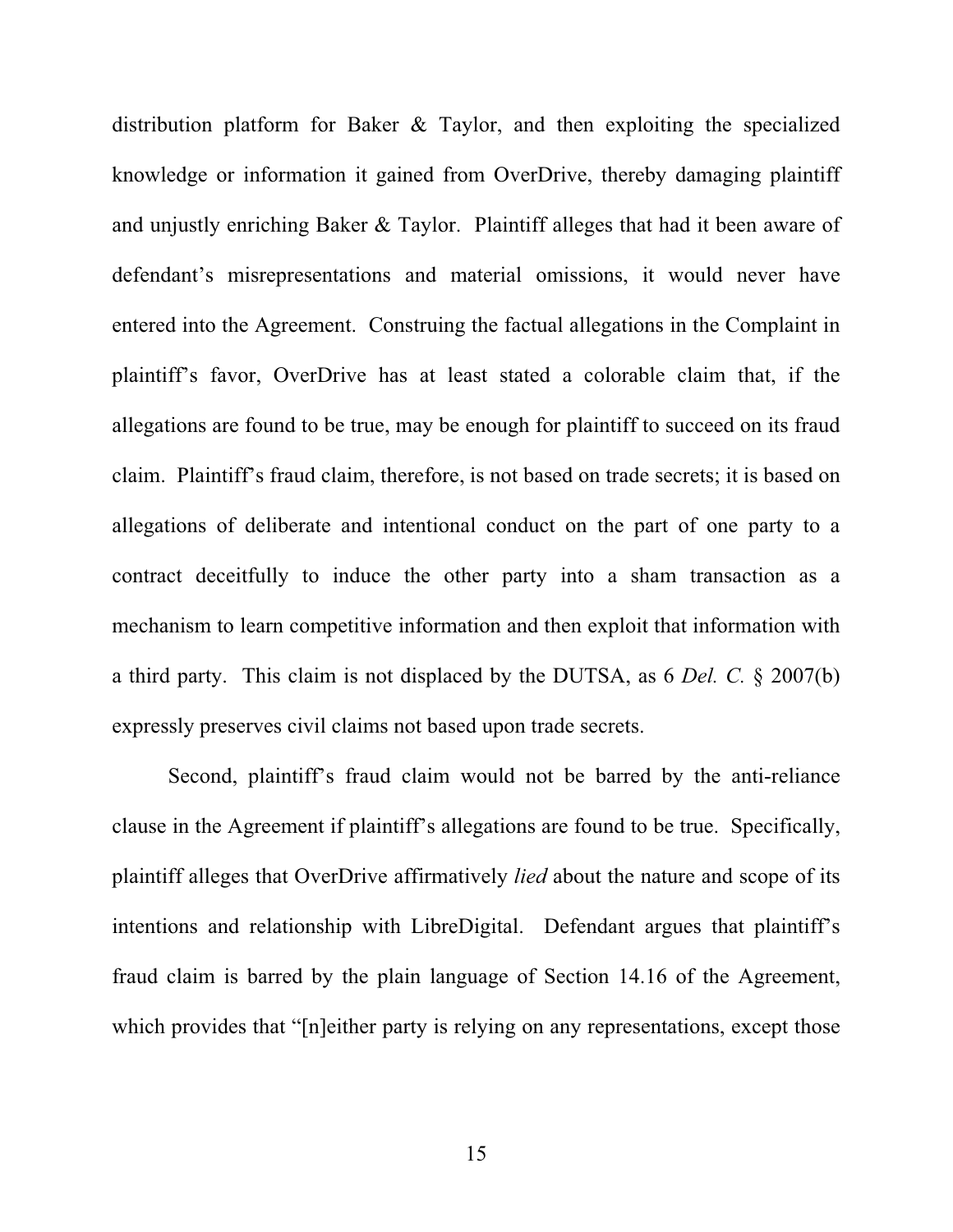set forth herein, as inducement to execute this Agreement."<sup>37</sup> But plaintiff argues that defendant lied about specific provisions in the Agreement at the time the parties were entering into the Agreement—in particular, Baker & Taylor not only failed (allegedly intentionally) to reveal the actual scope of the LibreDigital relationship and Baker & Taylor's plan to use the digital media distribution information in its planned business relationship with LibreDigital, but defendant also (allegedly) affirmatively represented to OverDrive that the carveouts in Schedule J were nothing to worry about and assured OverDrive that the LibreDigital relationship "was limited to digital book conversion and warehousing services, and would never be expanded to include the distribution of digital content because distribution was going to be OverDrive's exclusive role under the Agreement."38 Under the teaching of *ABRY Partners V, L.P. v. F&W Acquisition LLC*, use of an anti-reliance clause in such a manner is contrary to public policy if it would operate as a shield to exculpate defendant from liability for its own intentional fraud—"there is little support for the notion that it is efficient to exculpate parties when they lie about the material facts on which a contract is premised."39 Defendant responds that the public policy exception in *ABRY* is limited to situations where a defendant "intentionally misrepresents a fact

 $37$  Agreement § 14.16.

<sup>38</sup> Compl. ¶¶ 120-121.

<sup>39 891</sup> A.2d 1032, 1062 (Del. Ch. 2006).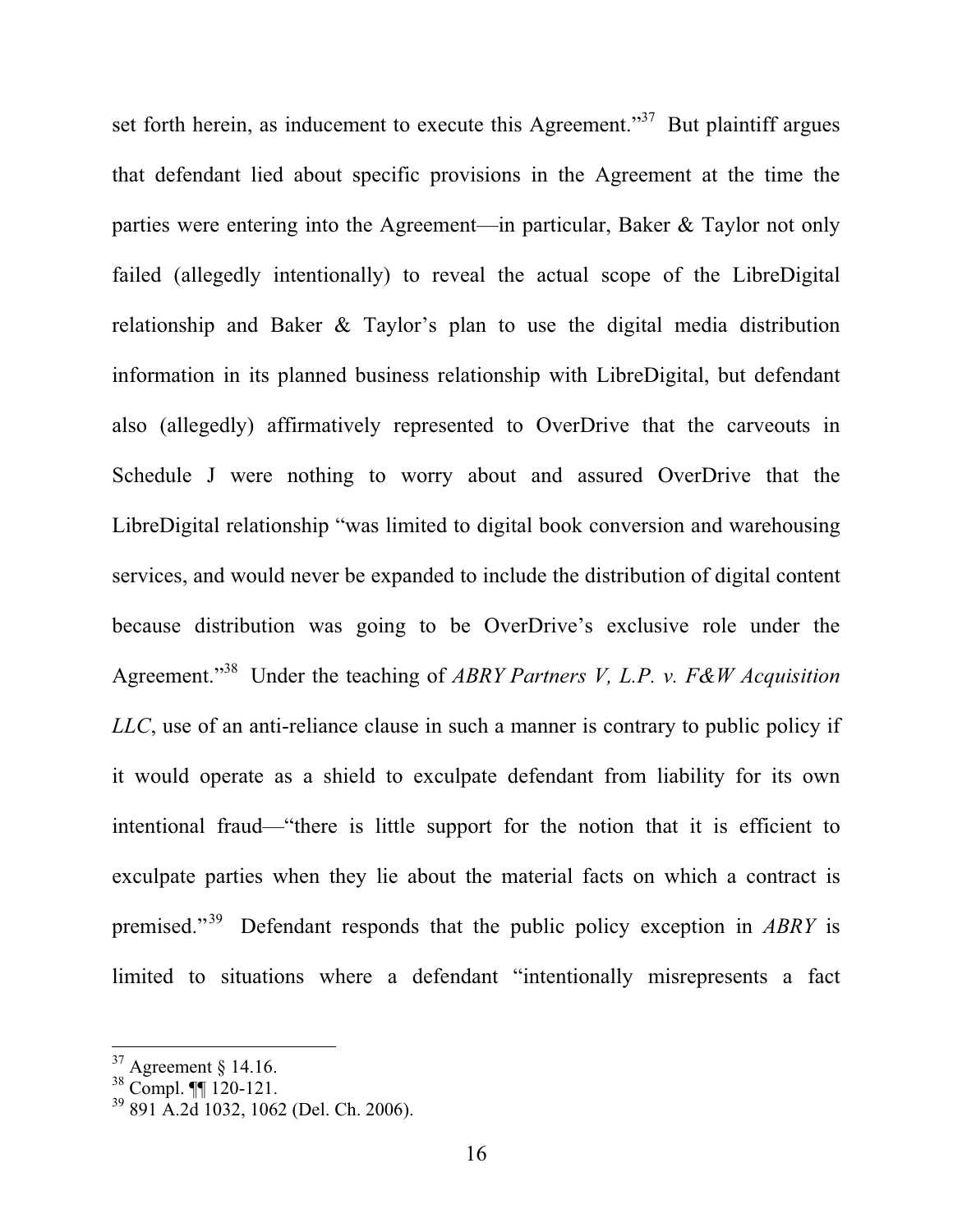embodied in a contract," and that the only alleged misrepresentations at issue in this case are pre-contractual statements that were not embodied in the Agreement.<sup>40</sup> I decline to accept defendant's argument because, as noted earlier, Baker & Taylor's (alleged) misrepresentations and omissions with respect to LibreDigital (both the true nature of its relationship and its intention to develop a competitive digital distribution platform) relate directly to Section 10.1 and Schedule J of the Agreement and, indeed, go to the very core of the Agreement between OverDrive and Baker & Taylor. Such material misrepresentations and omissions in the Agreement—if proven to be true—frustrate the very purpose and nature of the Agreement, and OverDrive purportedly would not have entered into the Agreement with Baker & Taylor otherwise. Although the language of the anti-reliance clause in the Agreement is clear and unambiguous, I conclude that it is barred by public policy at this stage, construing facts and inferences in plaintiff's favor and accepting the allegations in the Complaint as true.

Plaintiff's claim, fairly read in the light most favorable to it, is that Baker & Taylor intentionally described its relationship with LibreDigital in a misleading and deceptive manner, knowing that OverDrive would rely on that deceptive representation and knowing that it actually intended to exploit OverDrive's proprietary digital distribution system for its own ends, and to the detriment of

<sup>40</sup> *Id.* at 1036.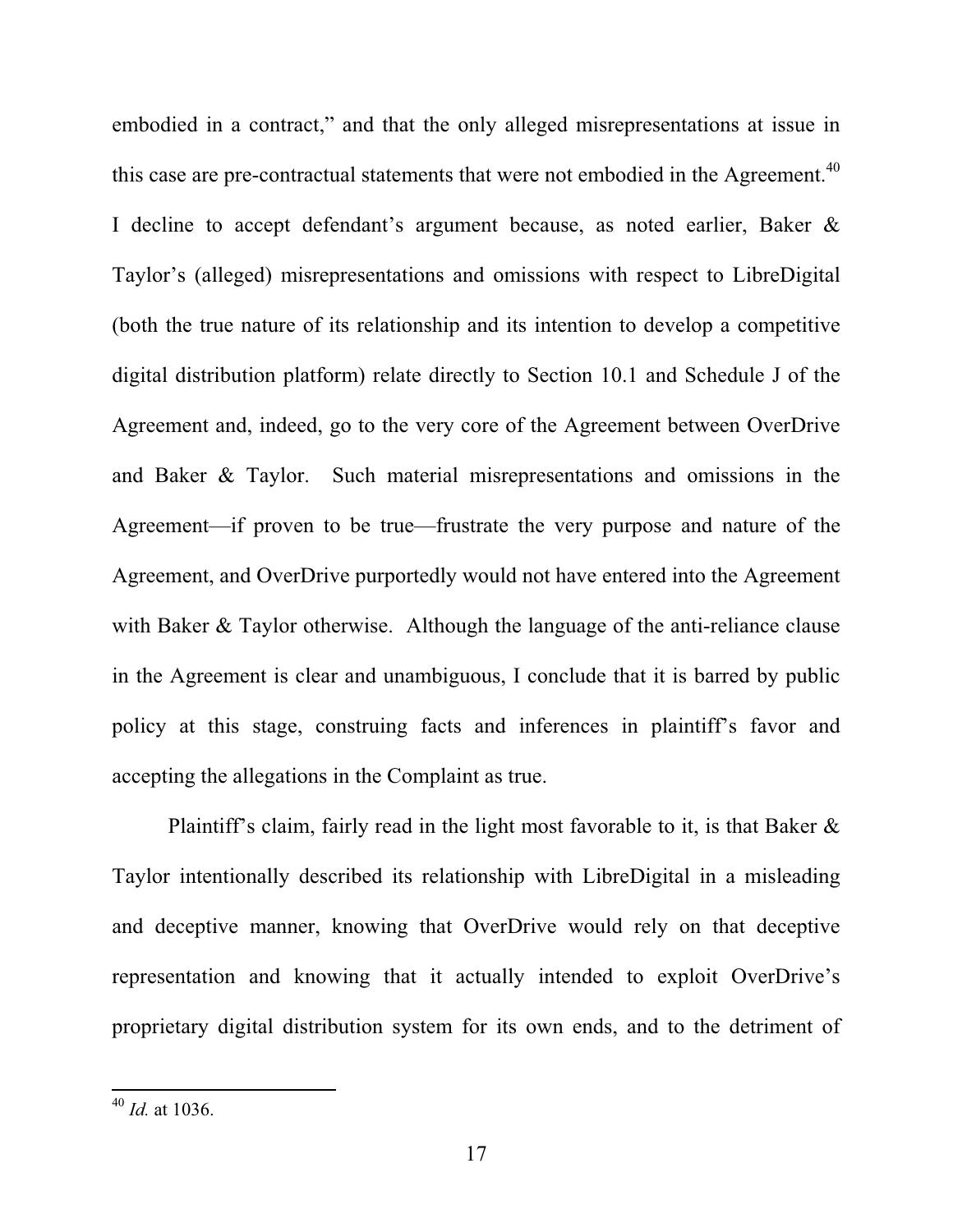OverDrive. Those allegations may be difficult to prove at a trial, but that is the claim asserted in OverDrive's complaint. At this stage, under the plaintiff-friendly standard of Rule 12(b)(6), defendant's motion must be denied.

# *E. Breach of Contract Claims (Count IV)*

Plaintiff's breach of contract claim (Count IV) has three parts: (part 1) "Breach of Contract – Confidentiality Obligations", (part 2) "Breach of Contract – Exclusivity and Non-Compete Provisions", and (part 3) "Breach of Contract – Dispute Resolution". Defendant moves to dismiss only two of those portions of Count IV—parts 2 and 3 (breach of the "Exclusivity and Non-Compete" provisions and breach of the "Dispute Resolution" provision). Plaintiff alleges that Baker & Taylor "breached its promise that OverDrive would be B&T's exclusive provider of downloadable e-books and digital audiobooks during the term of the Agreement"; that Baker & Taylor "breached its promise that it would not develop and/or offer a catalog of directly competitive eBooks and/or audio books"; and that Baker & Taylor breached the dispute resolution provision.<sup>41</sup> For the reasons that follow, plaintiff's claim for breach of the "Dispute Resolution" provision is dismissed, but the breach of the "Exclusivity and Non-Compete" claim survives the motion to dismiss.

<sup>41</sup> Compl. ¶¶ 136-137.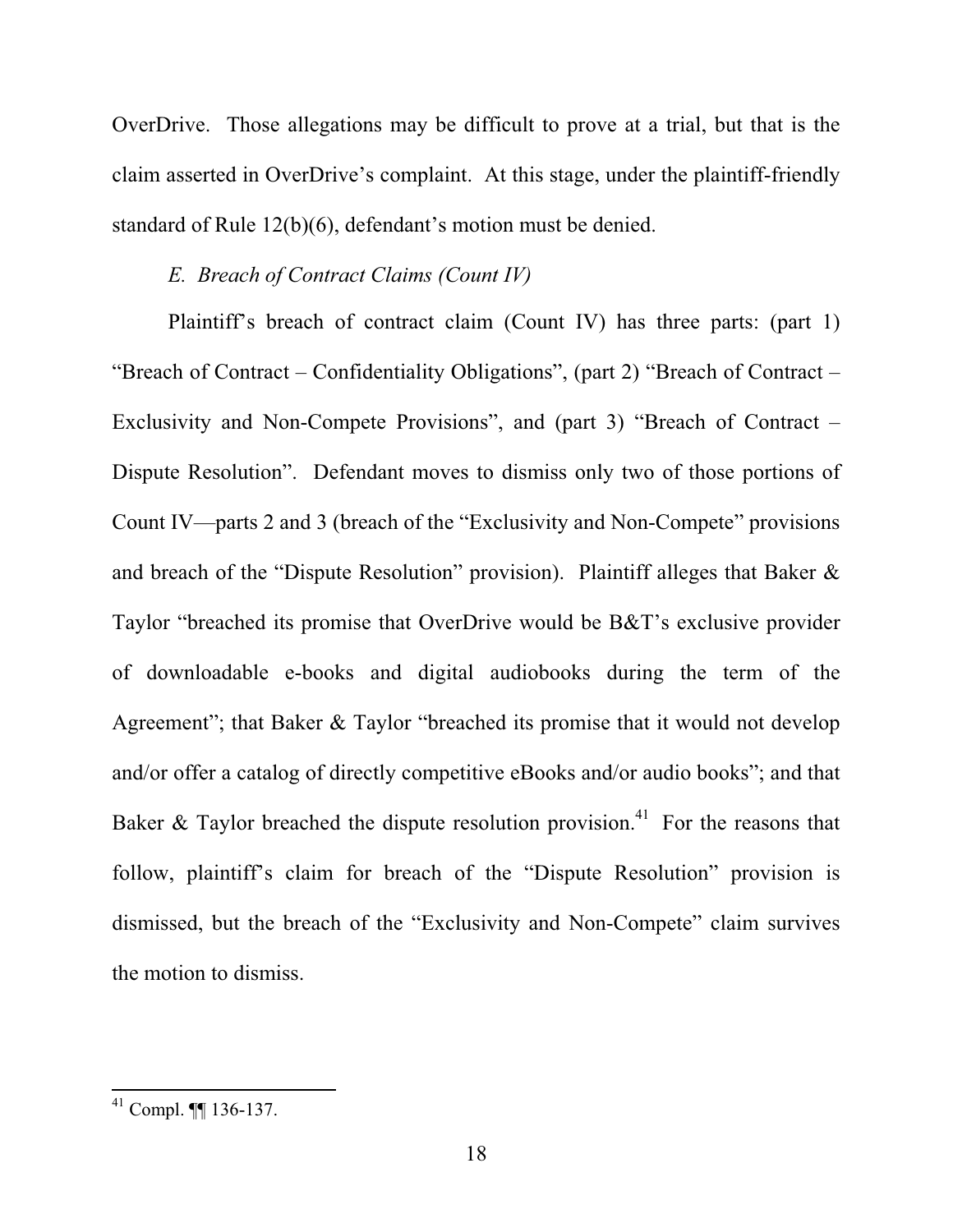Similar to plaintiff's fraud claim, plaintiff's claim for breach of the "Exclusivity and Non-Compete" provisions is grounded in allegations that defendant intentionally misrepresented the terms and meaning of the provisions in the Agreement. Plaintiff's claim is thus not foreclosed by the Agreement itself at this stage of the proceedings. It is true that Section 10.1 of the Agreement, which states that "OverDrive shall be the *exclusive provider*" of digital media to Baker & Taylor contains an explicit carve-out: "*[w]ith the exception of any B&T preexisting agreements as listed on Schedule J*," and further excludes "any *modifications* to those B&T preexisting agreements."<sup>42</sup> Similarly, as for the provision prohibiting Baker & Taylor from "developing and/or offering" a directly competitive catalog of download eBooks, Section 10.1 states that it is "[s]ubject to the foregoing exceptions" (namely, Schedule J).<sup>43</sup> As noted earlier, however, there is no description whatsoever of these agreements. Schedule J merely lists the names of six agreements and nothing more. When OverDrive expressed concern about Section 10.1, defendant allegedly assured plaintiff that the intent of the exclusivity provision was exactly that—to create an "exclusive" strategic partnership between OverDrive and Baker & Taylor, without forcing Baker & Taylor to have to terminate whatever pre-existing agreements it had. I do not read the plain language of the Agreement as creating "a semi-exclusive arrangement

 $42$  Agreement § 10.1 (emphasis added).

<sup>43</sup> *Id.*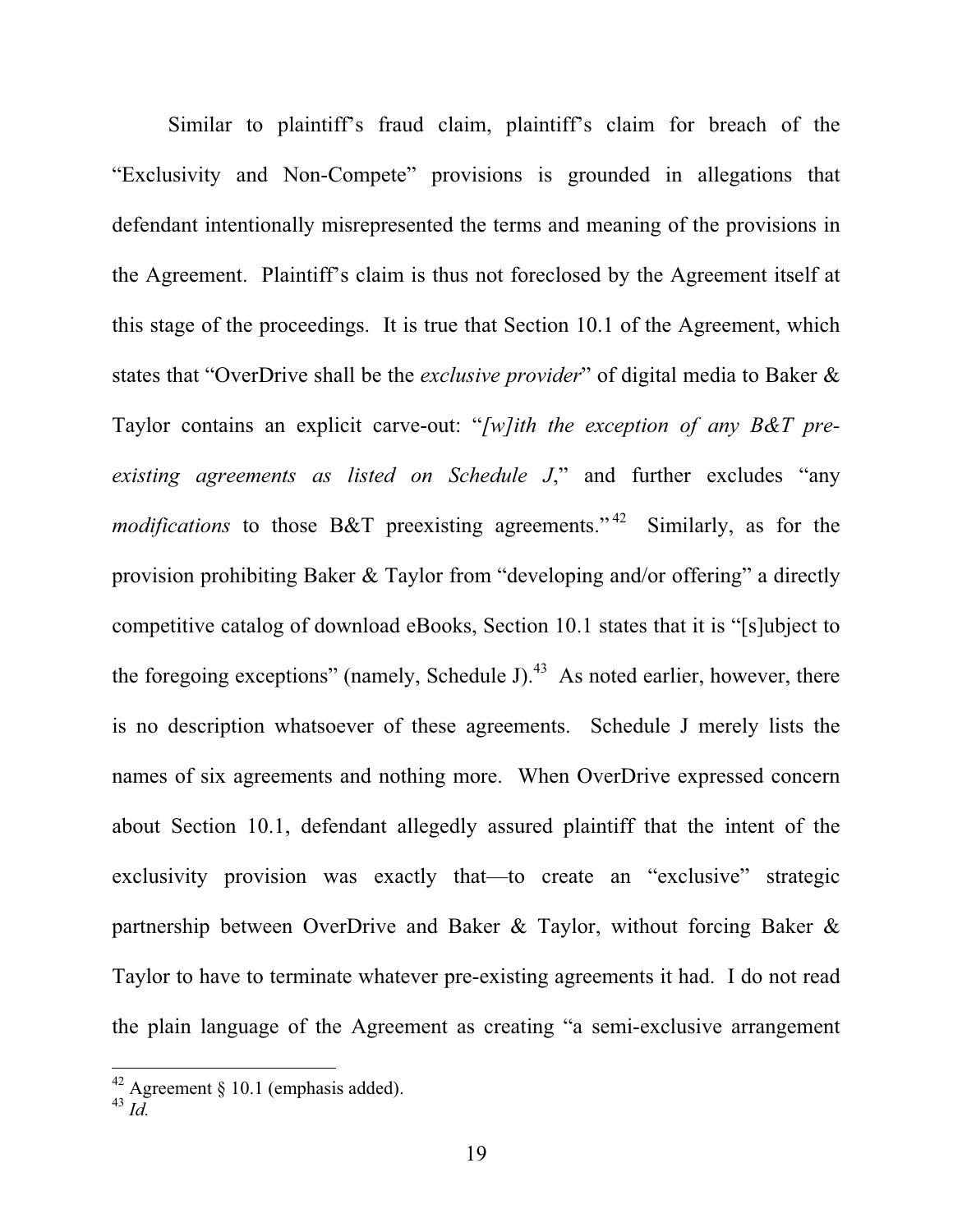with OverDrive."<sup>44</sup> Yes, the Agreement was always subject to the exceptions "identified" in Schedule J, but the clear meaning and intent of the exclusivity and non-compete provisions could fairly be read to create an exclusive arrangement one in which OverDrive would be the exclusive provider of Baker & Taylor's eBooks and digital audiobook products. The fact that Schedule J "lists" LibreDigital as one of its pre-existing partners explicitly allows Baker & Taylor to work with LibreDigital—it does not give Baker & Taylor free reign to ignore the obvious intent of the Agreement and form a directly competitive platform. As with plaintiff's fraud claim, these allegations may prove extremely difficult to support at trial, but at this stage the claim for breach of the exclusivity provision of the Agreement survives.

As for the dispute resolution provision, Section 14.11 of the Agreement plainly states that it does not apply if more than 60 calendar days have elapsed since the initiation of any resolution process, or when injunctive or other equitable relief is necessary to mitigate damages.<sup>45</sup> Here, it is clear that well over 60 days have passed between the initiation of dispute resolution and the filing of the parties' complaints. Moreover, plaintiff seeks equitable and injunctive relief. In short, plaintiff's claim of breach of the "Dispute Resolution" provision is entirely defective. This portion of Count IV is dismissed.

 $^{44}$  Def.'s Opening Br. 17.

 $45$  Agreement  $\overline{\smash{8}}$  14.11.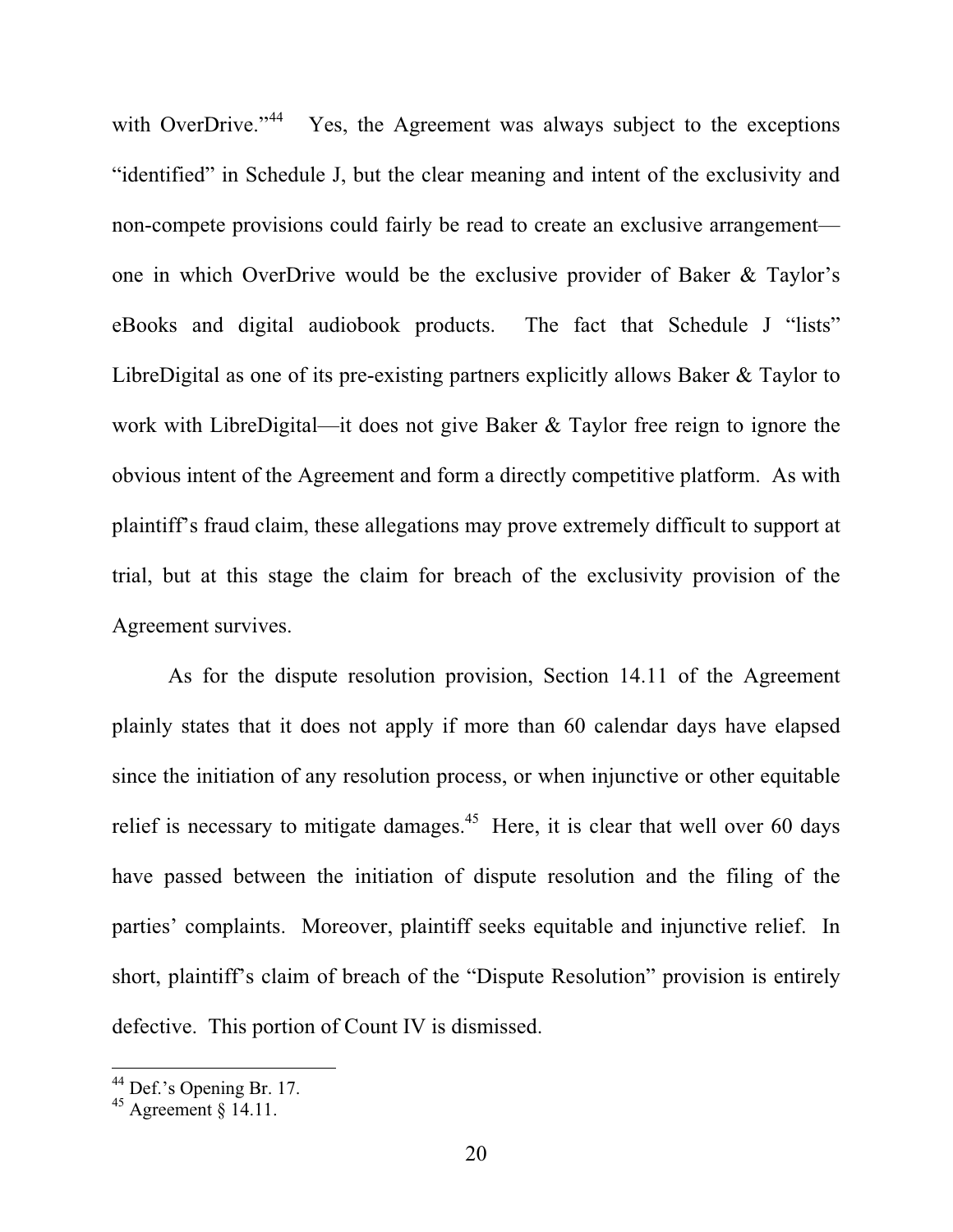# *F. Breach of the Implied Covenant of Good Faith and Fair Dealing Claim (Count V)*

In order to state a claim for breach of the implied covenant of good faith and fair dealing, a party "must allege (1) a specific implied contractual obligation, (2) a breach of that obligation by the defendant, and (3) resulting damage to the plaintiff."46 Because plaintiff has failed to plead any specific implied contractual obligation or breach of that obligation—two of the essential three elements of this claim—Count V is dismissed.

Plaintiff asserts that an implied covenant of good faith and fair dealing exists when a "contract is silent with respect to the matter at hand and the expectations of the parties were so fundamental that they did not feel a need to negotiate about them."<sup>47</sup> That is not entirely correct. The implied covenant of good faith and fair dealing provides a way to deal with "unanticipated developments or to fill gaps in [a] contract's provisions."<sup>48</sup> But "[t]he implied covenant only applies to developments that could not be anticipated, not developments that the parties simply failed to consider."<sup>49</sup> And it is "only rarely invoked successfully."<sup>50</sup>

<sup>46</sup> *Kelly v. Blum*, 2010 WL 629850, at \*13 (Del. Ch. Feb. 24, 2010) (quoting *Fitzgerald v. Cantor*, 1998 WL 842316, at \*1 (Del. Ch. Nov. 10, 1998).

 $47$  Compl. | 156.

<sup>48</sup> *Dunlap v. State Farm Fire & Cas. Co.*, 878 A.2d 434, 441 (Del. 2005).

<sup>49</sup> *Nemec v. Shrader*, 991 A.2d 1120, 1126 (Del. 2010).

<sup>50</sup> *Kuroda v. SPJS Holdings, L.L.C.*, 971 A.2d 872, 888 (Del. Ch. 2009) (citing *Superior Vision Servs., Inc. v. ReliaStar Life Ins. Co.*, 2006 WL 2521426, at \*6 (Del. Ch. Aug. 25, 2006) ("[I]mposing an obligation on a contracting party through the covenant of good faith and fair dealing is a cautious enterprise and instances should be rare.").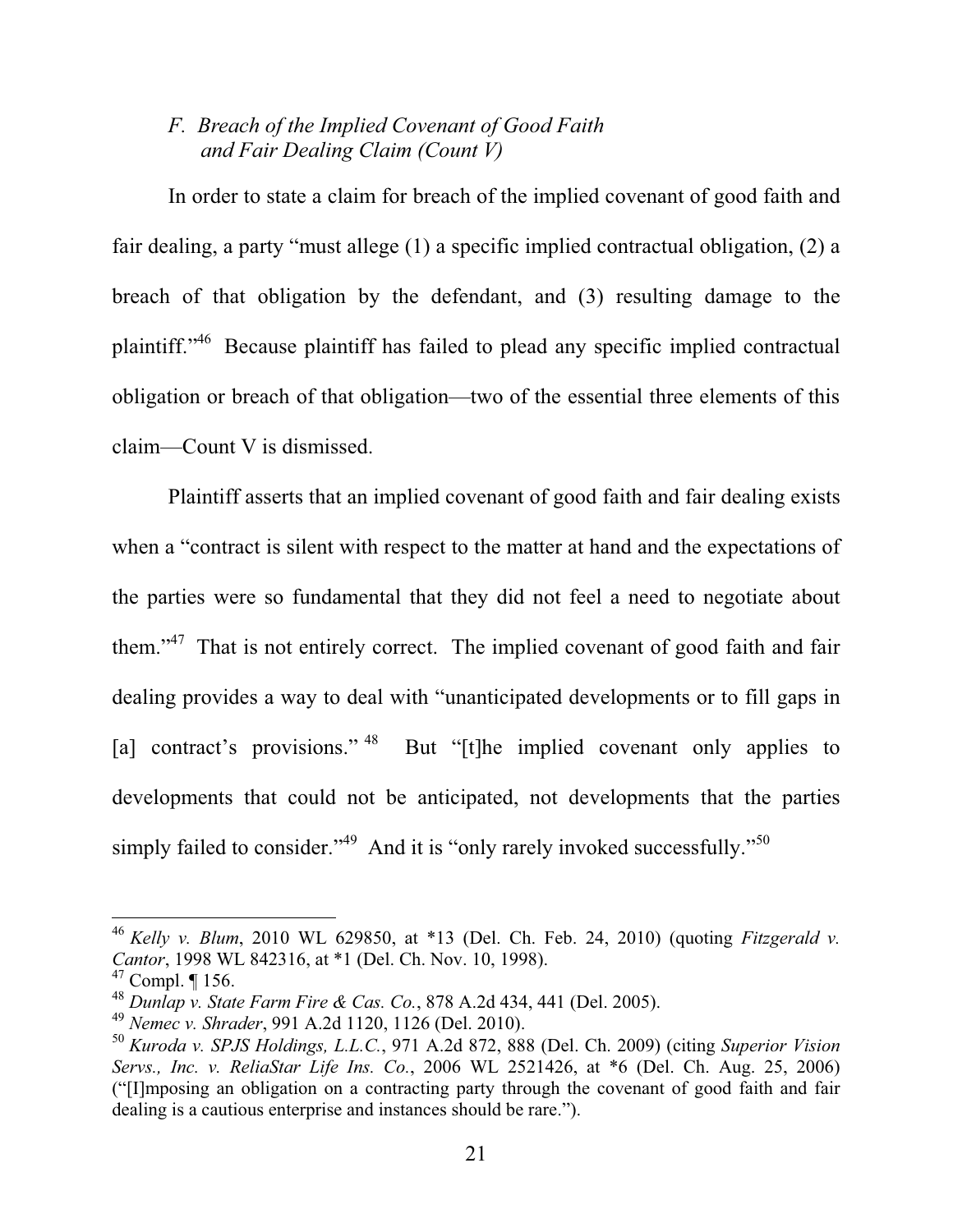Plaintiff alleges that its expectations when entering into the Agreement (i.e., its expectations in forming a "partnership relationship" with Baker & Taylor for the distribution of digital media) were "so fundamental that OverDrive did not feel a need to negotiate about the nature of B&T's relationship with LibreDigital or B&T's intention to develop the competing Blio product."<sup>51</sup> In essence, plaintiff alleges that defendant failed to honor the parties' expectations because: (1) defendant used the Agreement as a pretense to gain access to OverDrive's confidential business information, and (2) defendant failed to disclose the true nature of its relationship with LibreDigital and its intent to develop the competing Blio project. $52$ 

Plaintiff is apparently pleading that defendant had an implied contractual obligation to disclose its true intentions and the scope of its agreement with LibreDigital. The problem with plaintiff's claim, however, is that this alleged implied contractual obligation comes straight from the Agreement itself. Delaware courts will not imply a covenant "where the contract addresses the subject of the alleged wrong, but fails to include the obligation alleged."<sup>53</sup> Here, the Agreement explicitly references a relationship between Baker & Taylor and LibreDigital (i.e., LibreDigital is listed in Schedule J), and Section 10.1 of the Agreement allows

 $51$  Compl.  $\P$  161.

 $^{52}$  *Id.*  $\P$  $\overline{\phantom{1}}$  159-160.

<sup>53</sup> *Homan v. Turoczy*, 2005 WL 2000756, at \*18 (Del. Ch. Aug. 12, 2005).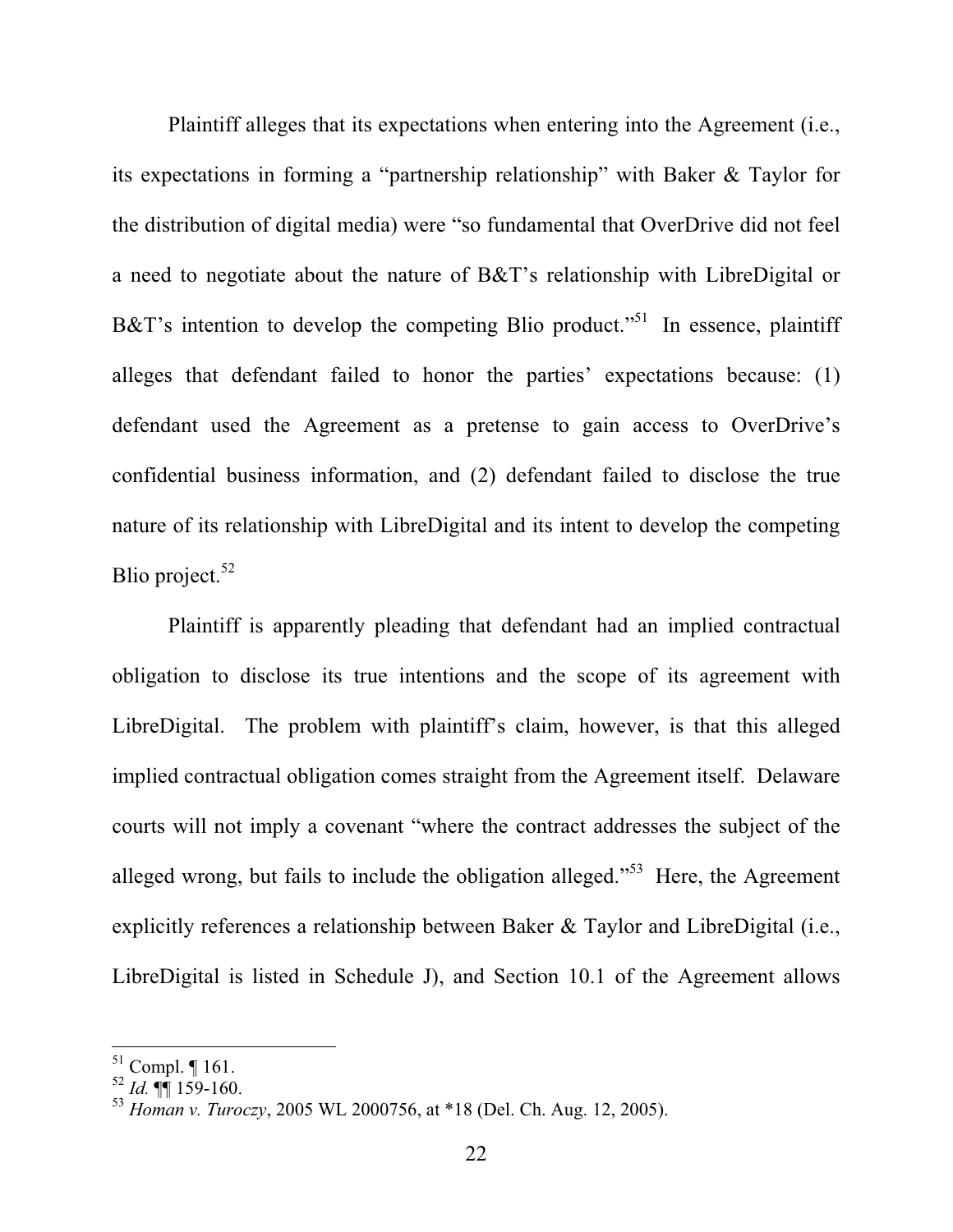Baker & Taylor to modify its agreement with LibreDigital.<sup>54</sup> Thus, while it may be true that plaintiff failed to consider the consequences of Section 10.1 of the Agreement, plaintiff was certainly in a position to anticipate obligations or developments arising therefrom. To the extent plaintiff's claims allege that defendant breached that exclusivity provision or misrepresented its true intentions and relationship with LibreDigital to induce plaintiff to enter into the Agreement, those allegations are embodied in plaintiff's breach of contract and fraud claims there is no separate "implied" covenant or contractual obligation here, though.

Finally, as plaintiff has not identified an implied contractual obligation, plaintiff has also failed to identify any specific breach of an implied covenant. Baker & Taylor was permitted under Section 10.1 and Schedule J of the Agreement to do business with LibreDigital.<sup>55</sup> Whether defendant fraudulently induced plaintiff to enter into the Agreement, or whether defendant breached the exclusivity provision of the contract remains to be seen, but what is clear is that "[t]he express bargain of the parties covers this subject," so there is no implied covenant for defendant to breach. 56 Accordingly, plaintiff's implied covenant claim (Count V) cannot survive.

<sup>54</sup> Agreement § 10.1; *id.* at Schedule J.

<sup>55</sup> *See N.K.S. Distributors, Inc. v. Tigani*, 2010 WL 2178520, at \*7 (Del. Ch. May 28, 2010).

<sup>56</sup> *See Related Westpac LLC v. JER Snowmass LLC*, 2010 WL 2929708, at \*6 (Del. Ch. July 23, 2010).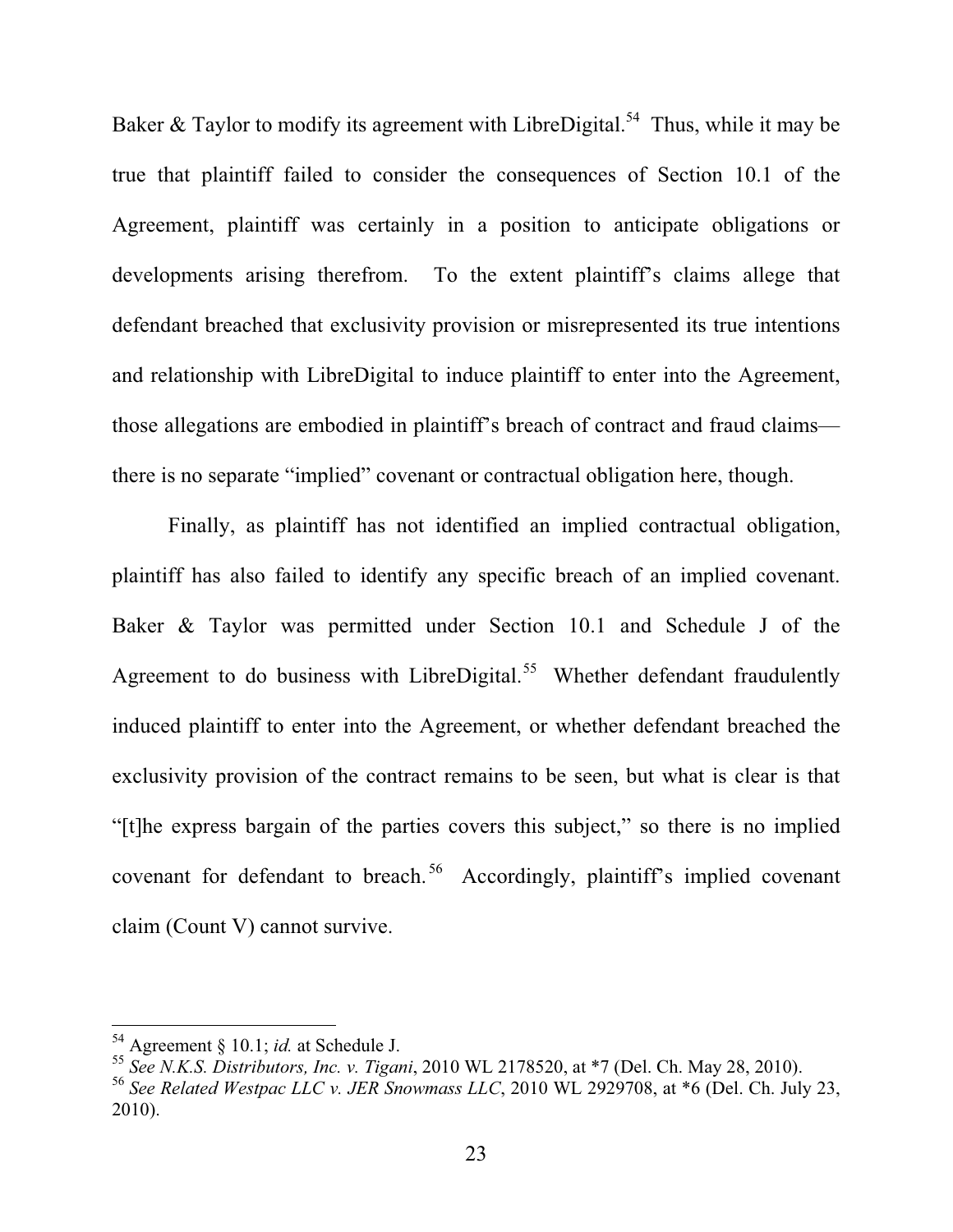## *G. Tortious Interference Claim (Count VI)*

In Count VI, plaintiff alleges that Baker & Taylor interfered with OverDrive's existing and prospective business relationships by misappropriating the information from OverDrive and using the information for its own unlawful purposes. Count VI is dismissed because plaintiff fails to allege any breach of a third-party contract. Under Delaware law, the elements of a claim for tortious interference with a contract are well established: "(1) a contract, (2) about which defendant knew and (3) an intentional act that is a significant factor in causing the breach of such contract (4) without justification (5) which causes injury."<sup>57</sup> Put simply, in order "[t]o state a tortious interference claim, a plaintiff must properly allege an underlying breach of contract."<sup>58</sup> Plaintiff's tortious interference claim is based on the allegation that Baker & Taylor is using OverDrive's information to "lure . . . away" OverDrive's customers.<sup>59</sup> Plaintiff concedes that it "has not yet" fully developed all of the facts" to support its tortious interference claim, and fails to identify a single contract that has been breached due to defendant's alleged

<sup>57</sup> *Aspen Advisors LLC v. United Artists Theatre Co.*, 861 A.2d 1251, 1265-66 (Del. 2004) (quoting *Irwin & Leighton, Inc. v. W.M. Anderson Co.*, 532 A.2d 983, 992 (Del. Ch. 1987)). <sup>58</sup> *Allied Capital Corp.*, 910 A.2d at 1036; *see Goldman v. Pogo.com, Inc.,* 2002 WL 1358760, at \*8 (Del. Ch. June 14, 2002) ("A claim of tortious interference with a contractual right requires . . . a contract, a breach of that contract, and an injury.").

 $59$  Compl. ¶ 169.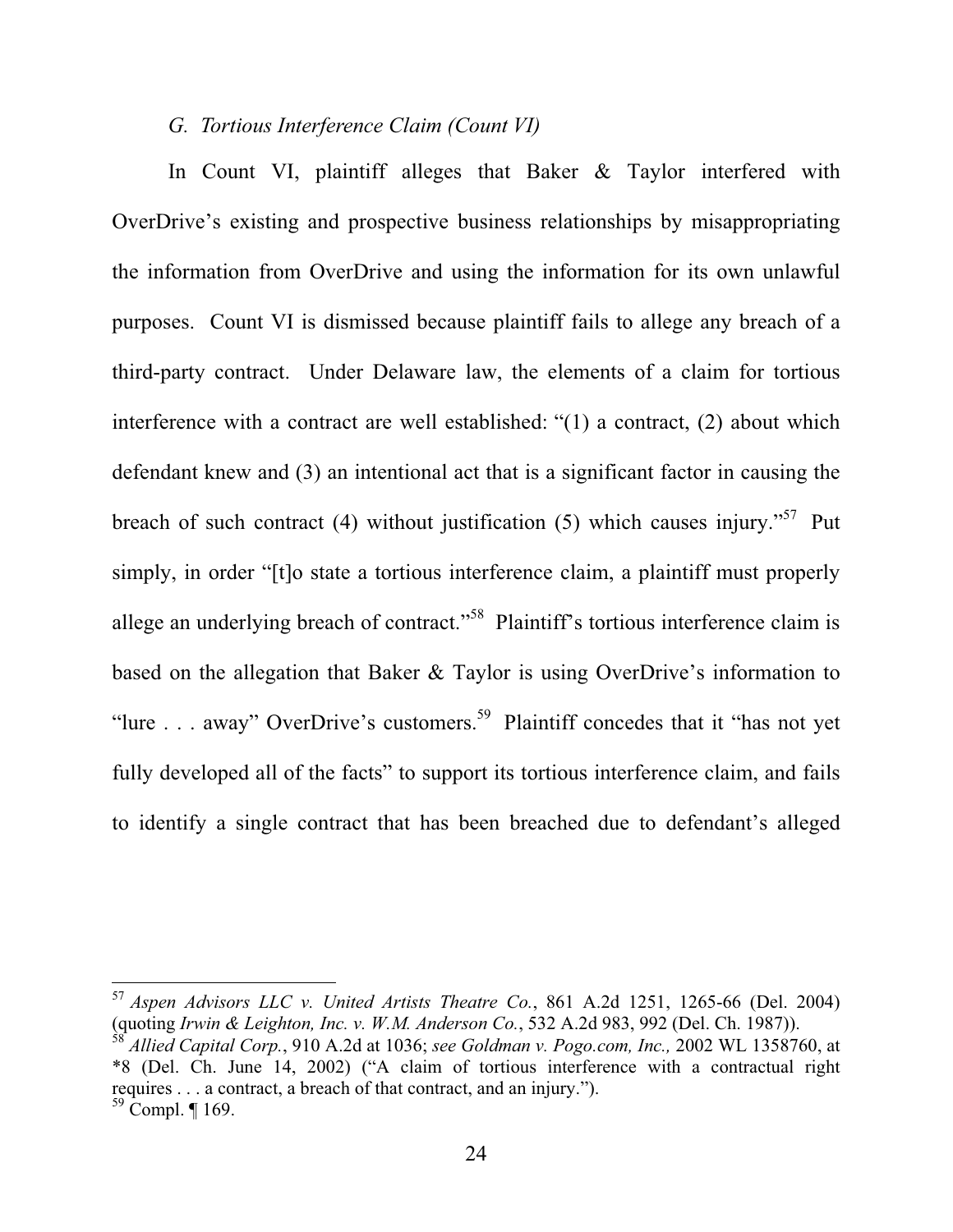conduct. 60 Plaintiff has thus not alleged the elements of a claim for tortious interference.

Plaintiff also fails to make out a claim for tortious interference with prospective contractual or business relations. To successfully plead a claim for intentional interference with prospective contractual relations, plaintiff must establish: "(a) the reasonable probability of a business opportunity, (b) the intentional interference by defendant with the opportunity, (c) proximate causation, and (d) damages."61 Plaintiff has not identified a single customer or prospective business relationship or opportunity that defendant interfered with; nor has plaintiff pled any facts supporting proximate causation or alleging specific damages. Therefore, Count VI is dismissed.

## *H. Delaware Uniform Deceptive Trade Practices Act Claim (Count VII)*

In Count VII, plaintiff brings a claim under the Delaware Deceptive and Unfair Trade Practices Act ("DUTPA"). Plaintiff's DUTPA claim is predicated on Baker & Taylor's alleged misuse of plaintiff's trade secrets to "lure away" plaintiff's customers, and is thus displaced by the DUTSA. Furthermore, the language of Count VII is nearly identical to its tortious interference claim (Count

 $60$  Pl.'s Answering Br. 33.

<sup>61</sup> *Lipson v. Anesthesia Servs., P.A.*, 790 A.2d 1261, 1285 (Del. Super. 2001).